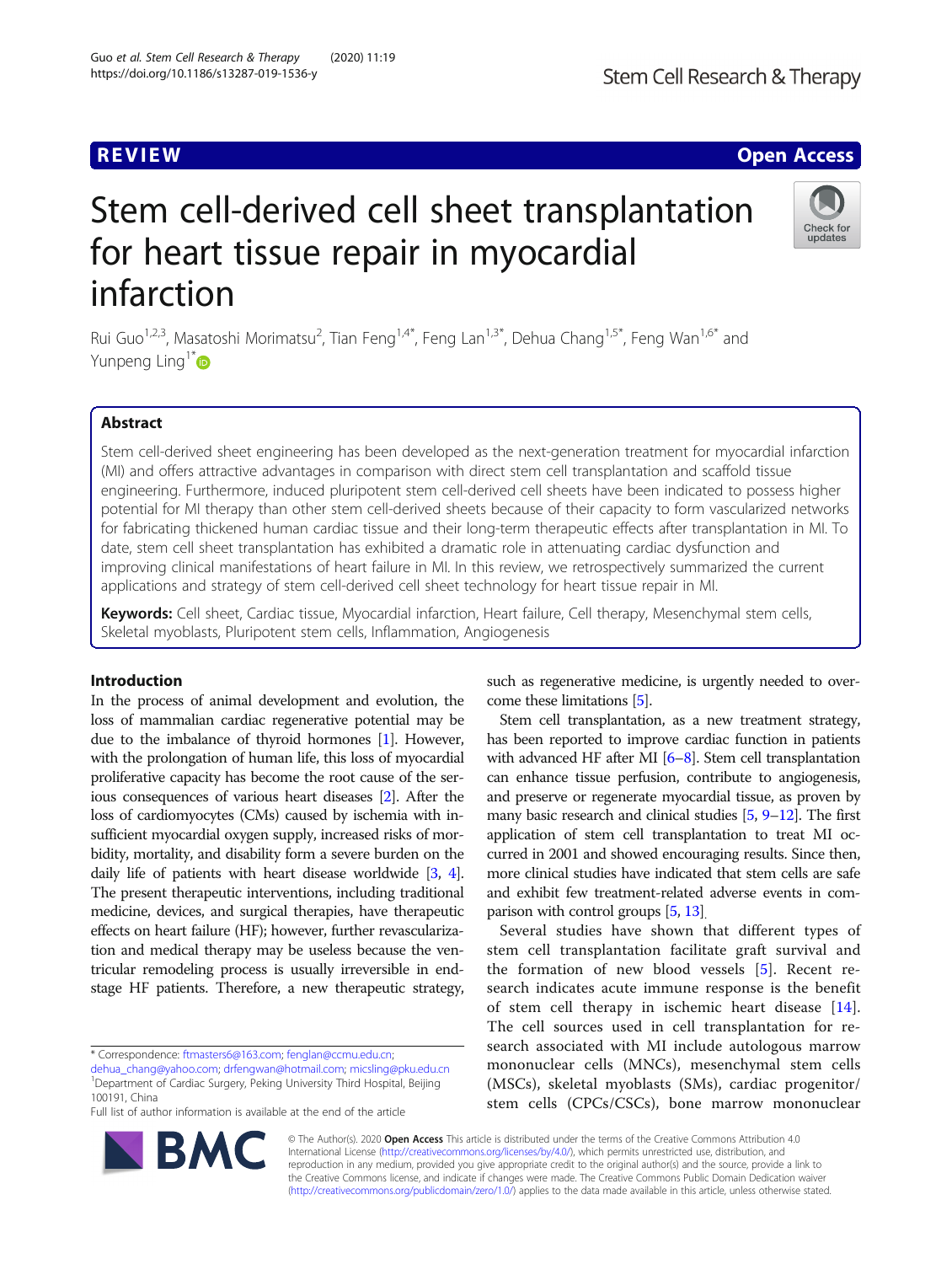cells, human embryonic stem cell-derived cardiomyocytes (hESC-CMs), and human induced pluripotent stem cell-derived cardiomyocytes (hiPSC-CMs) [\[15](#page-10-0), [16\]](#page-11-0). Although many basic studies and preclinical trials have been conducted over the past decade, the feasibility and effectiveness of these cells in acute MI and chronic heart diseases remain unclear. Among many factors influencing the outcome of myocardial cellular therapy, the transplantation approach is one of the most important. In the present review, we analyzed and discussed effective stem cell transplantation methods for myocardial repair in MI (Fig. 1).

In situ direct myocardium injection of cell suspension and intracoronary administration of cell suspension have commonly been used in acute MI [\[5](#page-10-0), [16](#page-11-0), [17\]](#page-11-0). Although the direct injection of cells can successfully mend small damaged areas, transplantation by the needle injection of a cell suspension easily causes aggregation and necrosis of the grafted cells, and the shape, size, and location of transplanted cells are difficult to control, which can lead to lower survival rates, marginal engraftment, and suboptimal outcomes [\[17](#page-11-0)–[20\]](#page-11-0). Therefore, methods of cell transplantation are important to improve adhesion between the transplanted cells and the host heart tissue and thereby localize the cells on the heart tissue.

In recent years, bioscaffolds have been used for the regeneration of many tissues and organs. However, the clinical use of tissue engineering with scaffolds is extremely limited in CMs at present because of some defects. One is the challenge of firmly and compactly fixing CMs in scaffolds to form dense myocardial tissue. Another is the difficulty of embedding pervasive vascular networks through scaffolds, which means an important metabolic environment is lacking. A third is that dramatic inflammation, foreign body reaction, and arrhythmogenic potential commonly occur after long-term scaffold transplantation, undermining the therapeutic effects, problems that should be examined and completely addressed before clinical applications [[18,](#page-11-0) [21,](#page-11-0) [22\]](#page-11-0).

To address these obstacles, cell sheet, a scaffold-free technology, has been created using a temperature-responsive culture surface [\[23\]](#page-11-0). For this purpose, temperatureresponsive culture dishes were developed by grafting with a polymer (poly-N-isopropylacrylamide) that exists in a hydrophobic state at 37 °C and a hydrophilic state below 32 °C. When the temperature is below 32 °C, the grafted polymer rapidly hydrates, causing it to expand and detach from the surface so that a viable monolayer cell sheet can be collected with full preservation of the cell-cell contacts and extracellular matrix. Compared with biodegradable scaffolds, scaffold-free cell sheets are nonenzymatic, intact, and connective structures of cultured cells obtained by a simple temperature change to ameliorate many problems related to the degradation of scaffolds [\[23\]](#page-11-0).

Over the past 20 years, cell sheet technology has realized myocardial tissue regeneration in vitro by tissue engineering with increasing numbers of intact and connective cell-cell contacts [\[24](#page-11-0)–[27](#page-11-0)]. Recent clinical studies indicated that cell sheet technology improved the ejection fraction, recovered the dysfunctional cardiac wall, increased vasculargenesis, and decreased fibrosis in heart disease models [[28](#page-11-0)–[32](#page-11-0)]. Even if several

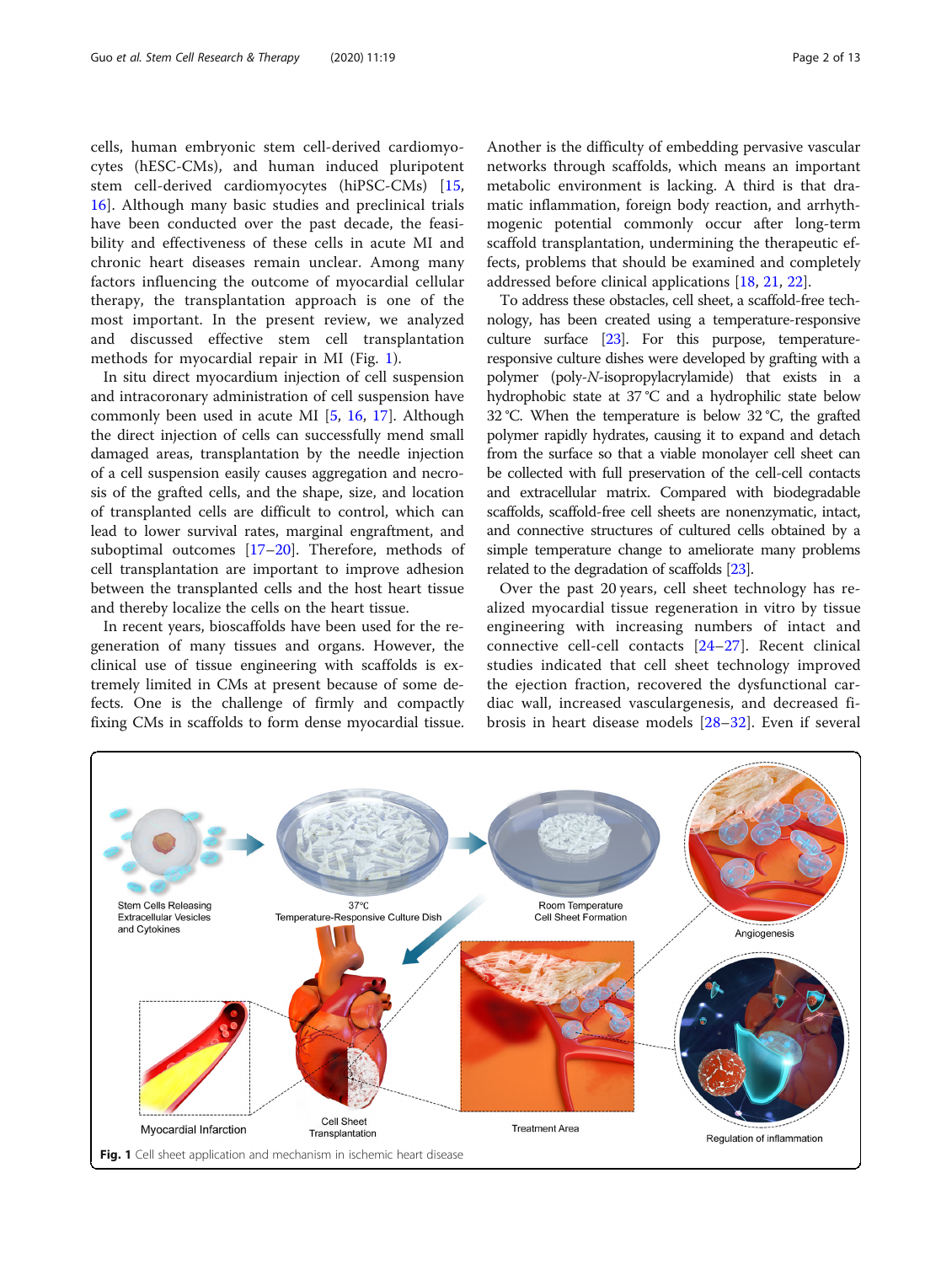issues should be considered, including transplantation time window and lack of nutrition to cell sheet or hypoxia resulting in transplanted cell death prior to clinical applications, cell sheet still has great potential as a novel tissue engineering treatment for cardiac infarction. This review concentrates on current topics associated with stem cell-derived cell sheet or stem cell-derived CM cell sheet for heart tissue repair.

# Stem cell composition of cell sheet

The cell sources for sheet used in cardiac transplantation to damaged hearts with MI in animal models include fibroblasts [\[33,](#page-11-0) [34](#page-11-0)], endothelial cells [\[35\]](#page-11-0), cardiomyocytes cocultured with endothelial cells [\[35\]](#page-11-0), dermal fibroblasts cocultured with endothelial progenitor cells [\[33\]](#page-11-0), SMs [[36](#page-11-0)–[41\]](#page-11-0), mesenchymal stem cells from adipose tissue [[42](#page-11-0), [43](#page-11-0)], bone marrow  $[44, 45]$  $[44, 45]$  $[44, 45]$  $[44, 45]$  $[44, 45]$ , menstrual blood  $[46]$ , adipocytes [[47](#page-11-0)], adipose-derived stem cells [\[42,](#page-11-0) [43\]](#page-11-0), cardiomyocytes from neonatal animals [[34](#page-11-0)], Sca-1 (+) CPCs and Ckit (+) CPCs from adult murine hearts [\[48,](#page-11-0) [49\]](#page-11-0), and ESC/ iPSC-derived pure cardiomyocytes [[50](#page-11-0)] or multiple cardiac cell lineages composed of cardiomyocytes and vascular cells [\[51,](#page-11-0) [52](#page-11-0)]. Collectively, considering their benefits and further perspectives of clinical application, we reviewed research updates about the use of SM-, MSC-, and ESC/ iPSC-CM-derived cell sheet in MI therapy in this current paper. SMs are the first cell source for the treatment of ischemic heart disease in the form of cell sheet [[5\]](#page-10-0). Although there are some ethical issues regarding these cells and the mechanism of action is not clear, they provide a good basis for the application of other cells. MSCs have a long history of clinical application, including not only the treatment of ischemic heart disease but also the extensive clinical applications in other diseases [\[15,](#page-10-0) [16\]](#page-11-0). These applications confirm the safety and partial mechanism of action of MSCs. Despite the ethical issues of allogeneic transplantation, the best option for clinical treatment at this stage is still MSCs. Pluripotent stem cells (PSCs) mainly include two kinds of cells, ESCs and iPSCs [[53\]](#page-11-0). ESCs are restricted on ethical grounds in some areas and therefore cannot be applied worldwide. With Yamanaka's work on reprogramming adult cells to construct iPS cell lines, ethical issues are avoided while duplicating the benefits of ESCs [[53](#page-11-0)]. The cells used to construct iPSCs include blood, skin fibrils, urothelium, and other adult somatic cells [[53\]](#page-11-0). These cells can be reprogrammed in vitro to construct stable cell lines with strong proliferative capacity and directed differentiation function [[53](#page-11-0)]. Although iPSCs require ethical review during allogeneic transplantation, the world's leading research institutions are currently establishing iPSC cell banks for allogeneic transplantation, so it is expected that in the future, the clinical application of allogeneic transplantation will be subject to reduce ethical restrictions. Overall, SMs are the earliest cell source applied via the cell sheet technique to the clinical treatment of ischemic heart disease, which lays a solid foundation for future research. At present, MSCs are still the most suitable for clinical treatment. However, the most promising approach is the use of iPSCs and differentiated cells from iPSCs (Table 1).

#### Skeletal myoblast-derived cell sheet

SMs are the subject of most of the research on cell sheet for the treatment of acute myocardial infarction (AMI). SMs have advantages including autologous transplantation, ischemia resistance, nonmyocyte lineage differentiation, and high proliferative potential [[5](#page-10-0)]. In basic research, SMs have been applied to MI in various animal models, including rats, hamsters, dogs, and swine [\[36](#page-11-0)–[41,](#page-11-0) [54](#page-11-0)–[57](#page-11-0)]. All previous studies showed that SMs improved cardiac function with fibrosis suppression, increased systolic function, increased wall thickness, and enhanced neovascularization, indicating the sufficiency and feasibility of SMs for cell sheet-based therapy in clinical MI [\[28](#page-11-0)–[32\]](#page-11-0). Moreover,

Table 1 The summary of comparison of different stem cell-derived cell sheets in MI

| Cell sources                                                                | Advantages                                                                                                                                                                          | Disadvantages                                                                                                                          |
|-----------------------------------------------------------------------------|-------------------------------------------------------------------------------------------------------------------------------------------------------------------------------------|----------------------------------------------------------------------------------------------------------------------------------------|
| Myoblast                                                                    | The most extensive research                                                                                                                                                         | Limited potency of de novo cardiomyogenesis,<br>arrhythmic risk                                                                        |
| Mesenchymal stem cells                                                      | Low immunogenicity, no arrhythmia risk, extensive clinical<br>safety experience, and stronger paracrine ability                                                                     | Limited potency of de novo cardiomyogenesis                                                                                            |
| Induced pluripotent stem<br>cell-derived cardiomyocytes                     | Strongest de novo cardiomyogenesis ability, convenient for<br>standardized operation protocol, and potential for genetic<br>modification                                            | Trauma formation, limited vascularization, higher<br>possibility of genetic and epigenetic mutations, and<br>arrhythmic risk           |
| Induced pluripotent stem cell-<br>derived cardiomyocytes/<br>vascular cells | Convenient for standardized operation protocol, potential for<br>genetic modification, increased survival rate of cell sheets,<br>long-term beneficial outcome, and vascularization | Existence of undifferentiated stem cells or other<br>irrelevant cells and arrhythmic risk                                              |
| Cell sheets with omentum<br>flap or preconditioning                         | Increased survival rate of cell sheets, long-term beneficial<br>outcome, and vascularization                                                                                        | Higher possibility of genetic and epigenetic mutations<br>during preconditioning and side effects after<br>application of omentum flap |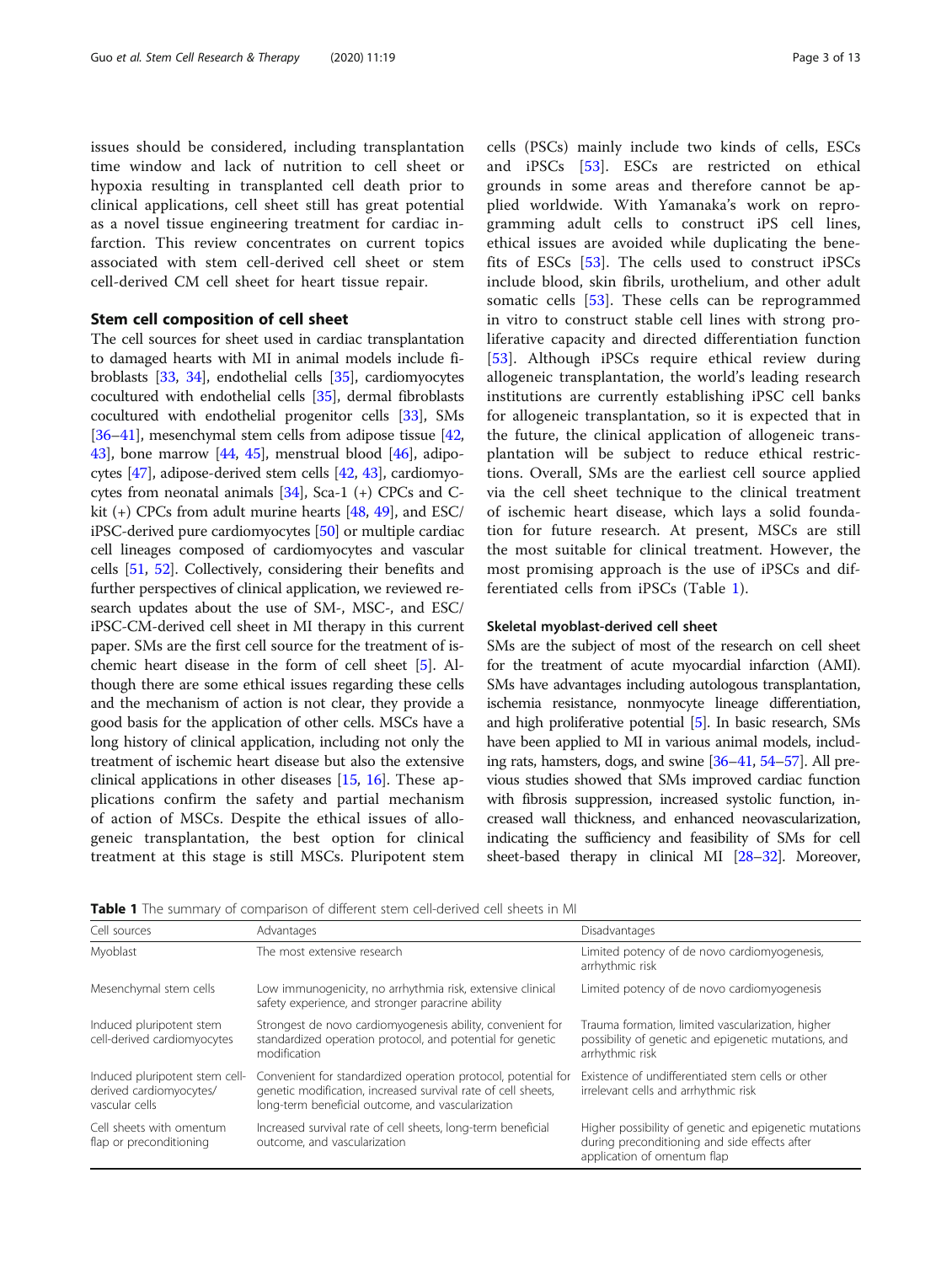Uchinaka and his colleagues reported that laminin  $\alpha$ 2secreting fibroblasts enhanced the therapeutic effect of skeletal myoblast sheet via inhibiting the detachment of implanted myoblasts from the grafted myocardium [\[58](#page-11-0)]. Based on the data from Kainuma and his colleagues, skeletal myoblast cell sheet transplantation combined with transphrenic peritoneoscopy and omentopexy promoted arteriogenesis and improved coronary microcirculation physiology in a 6-week MI rat model [\[59\]](#page-12-0). The omentum is known to reduce inflammation and to promote revascularization, reconstruction, and tissue regeneration. Kainuma and his colleagues showed that myoblast-derived cell sheet therapy with omentum improves the hypoxic environment in a rat MI model, significantly enhancing the cell engraftment induced by the cell sheet [\[60](#page-12-0)]. In addition, they found a group of potentially relevant molecules, including VEGF-A, VEGF receptor-1, VEGF receptor-2, Akt-1, PDGFR-β, Ang-1, Tie-2, VE-cadherin, and PECAM, which were upregulated in the combined group compared with the cell sheet group, indicating enhanced paracrine action [\[60](#page-12-0)]. Additionally, Shudo et al. observed that better improvement in cardiac function, increased angiogenesis with increased expression of VEGF and STAT3 was induced by myoblastderived cell sheet combined with omentopexy than by the cell sheet group alone in the porcine MI model [[54](#page-11-0)]. Sekiya and his colleagues showed that mouse muscle-derived single-layer stem cell sheet supported pump function without cardiac arrhythmias in a chronic MI mouse model [\[61](#page-12-0)]. In addition to adult MI animal models, myoblast cell sheets also improved cardiac dysfunction via enhancing the endogenous regenerative abilities in an infant rat model of MI and exhibit a better therapeutic effect on infant hearts relative to adult hearts because infant hearts have a stronger cardiomyocyte proliferation capacity [[62](#page-12-0)]. On the other hand, a clinical trial showed that autologous myoblast sheets have the potential for functional recovery in dilated cardiomyopathy and ischemic cardiomyopathy with or without left ventricular assist devices. However, additional larger-scale and long-term clinical trials should be conducted [\[29](#page-11-0)]. In addition to the beneficial characteristics of SM-derived sheet in MI treatment, we must clarify that the disadvantages of SM-derived sheet still exist. First, SM-derived sheets do not have the potency of de novo cardiomyogenesis, and SMs can cause arrhythmic events because they cannot form gap junctions with the host CMs due to the lack of expression of N-cadherin or connexin [[41\]](#page-11-0). Moreover, it is suspected that fibrillation-like contraction and stretchactivated ion channel activation could be induced by SM-derived sheet [[29\]](#page-11-0). Overall, we should consider improving the current SM-derived cell sheet by optimizing the composition of SM sheet or combining the use of synchronized contraction devices with SM sheet before application to clinical patients.

#### Mesenchymal stem cell-derived cell sheet

Transplanted cell sheets based on mesenchymal stem cells from bone tissue, adipose tissue, and menstrual blood have demonstrated a certain extent of cardiomyogenesis and dramatical paracrine effects, which contribute to vascularization, cardioprotection, improved left ventricular function, and myocardial repair [[15,](#page-10-0) [16](#page-11-0)]. Tanaka and his colleagues reported that autologous bone mesenchymal stem cell-derived cell sheet significantly improved left ventricular function with accelerated angiogenesis in the peri-infarcted area and decreased infarction volume and inhibited apoptosis at 4 weeks after transplantation in an 8-week rabbit MI model [\[45](#page-11-0)]. More importantly, they also showed that hypoxia preconditioning greatly strengthened the therapeutic effect of BM-MSC sheet [\[45\]](#page-11-0). Moreover, the same group also found that hypoxia-preconditioned mouse cardiospherederived cell sheet remarkably improved left ventricular function with reduced fibrosis and enhanced angiogenesis via the activation of the PI3-kinase/Akt signaling pathway in a 2-month mouse MI model  $[63]$  $[63]$ , and human cardiosphere-derived cell sheet after hypoxic preconditioning enhanced cellular function via activation of the PI3K/Akt/mTOR/HIF-1α pathway in an in vitro study [[64\]](#page-12-0). Adipose-derived stem cell (ADSC) transplantation has been thought to recover MI by direct injection [[65\]](#page-12-0). With the technology of cell sheet, ADSCs and adipocyte-derived cell sheet have been constructed and used in MI research in animal models [[66,](#page-12-0) [67](#page-12-0)]. Some studies showed that ADSC-derived cell sheet could attenuate cardiac dysfunction with scarred myocardium repair, cardiac remodeling attenuation, increased cellular engraftment, upregulated growth factor and cytokine expression, decreased interstitial fibrosis, and increased capillary density in border areas [[66,](#page-12-0) [67\]](#page-12-0). Interestingly, an angiotensin II receptor blocker, irbesartan, was observed to abolish the effects of rat ADSC-derived cell sheet on the attenuation of cardiac dysfunction and remodeling in a 5-week AMI rat model [[68\]](#page-12-0). Moreover, Imanishi and his colleagues reported that the transplantation of adipocyte-derived sheet 5 min after AMI surgery ameliorated inflammation and inhibited fibrosis in a mouse AMI model after 2 days or 28 days [[47](#page-11-0)]. However, a recent study showed that human placental MSCs cannot differentiate into beating cardiomyocytes under cardiac differentiation medium treatment, but undifferentiated placental MSCs formed intact aligned cell sheet, giving rise to concern regarding the further utility of placental MSC-derived sheet in cardiac regeneration and repair [[69](#page-12-0)]. Therefore, in future research, we should focus more on the combination of multiple cell sources in the fabrication of cell sheet. For example, some papers showed that the combination of fibroblasts expressing laminin G-module 4–5 of  $\alpha$ 2 and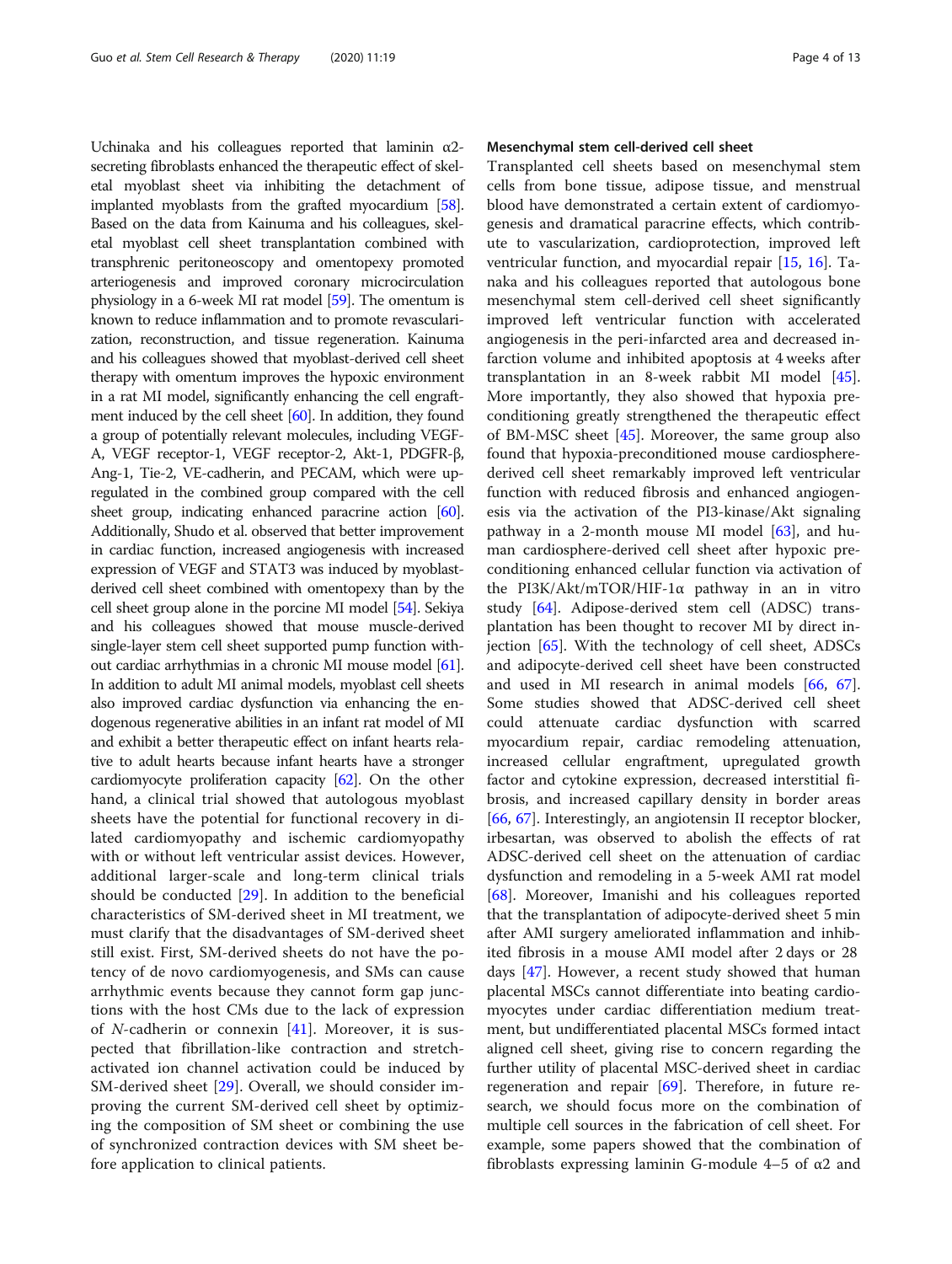SMs in multilayered sheet markedly inhibited the detachment of implanted myoblasts from sheet, resulting in more permanent and stable efficacy on single myoblast sheet because fibroblasts could abundantly embed in the myoblast layer to fasten and support the structure via extracellular matrix production [[58](#page-11-0)]. Another report showed that the local release of VEGF enhanced the transplantation efficiency of layered cardiomyocyte sheet, which could be related to vascularization [\[70](#page-12-0)]. Collectively, MSCs are a promising candidate for cell sheet applications, although some limitations should be addressed.

#### Pluripotent stem cell-derived cell sheet

Although the reconstruction of myocardial tissue has been achieved by tissue engineering methods, the cell sources for myocardial tissue are still problematic. To date, many research teams have reported that fetal or neonatal cardiomyocyte-derived cell sheet could be used in cell therapy for MI in animal studies; however, the use of fetal or neonatal cardiomyocyte-derived cell sheet in humans presents a complex ethical dilemma, and the limited number of cardiomyocytes for clinical application through the above methods presents another major problem [\[15](#page-10-0), [16](#page-11-0)]. Moreover, although somatic stem cells have been applied in producing cell sheet for heart repair in animal models because of their cardiomyocyte differentiation potency and their paracrine action, their differentiation ability has always been controversial and widely considered too limited to produce enough functioning cardiomyocytes for clinical application, and the MI repair effect of their paracrine action should still be examined in animal models. Fortunately, pluripotent stem cells with the property of infinite proliferation and highly efficient cardiomyocyte differentiation, including ESCs and iPSCs, are highly advantageous as cell sources for cell sheet for use in MI repair. Cardiac cell sheets using ESC-derived cardiomyocytes have been developed. A cell sheet composed of CPC derived from ten Rhesus monkey ESCs generated new cardiomyocytes and trophic support at 8 weeks after transplantation in a 10 week monkey MI model [\[71](#page-12-0)]. Matsumoto and his colleagues fabricated a self-pulsating cell sheet composed of CMs, endothelial cells, and Mural cells differentiated from ESCs, named "cardiac tissue sheet (CTSs)," and demonstrated that the three-layered CTSs attenuated cardiac dysfunction at 1 week after transplantation in a 2-week rat AMI model partly due to neovascularization mediated by indirect paracrine effects. However, the engraftment efficiency of mouse ESC-derived CTSs was rather low at 4 weeks after transplantation, which indicates that it is necessary to investigate another cell source for better cell survival and myocardial regeneration in further studies [[51](#page-11-0)]. Compared with ESCs, iPSCs can be

generated from patients' own somatic cells without ethical problems for personalized therapy. iPSCdifferentiated cell sheets have been investigated for the treatment of MI  $[15, 16]$  $[15, 16]$  $[15, 16]$ . Early in 2012, Miki, Sawa, and their colleagues first developed CTSs from mouse iPSCs and confirmed that these highly pure mouse iPSCderived CM sheet survived and alleviated left ventricular remodeling at 4 weeks after transplantation in a 6-week rat MI model [[72](#page-12-0)]. Meanwhile, highly pure (almost 90%) human iPSC-derived CM sheet were created by Kawamura, Sawa, and their colleagues from Osaka University [[50\]](#page-11-0). They first showed that human iPSC-differentiated highly pure CM sheet could improve cardiac function through attenuating left ventricular remodeling, increasing neovascularization mainly due to paracrine action, inhibiting fibrosis, and inducing cardiomyogenesis at 8 weeks after transplantation in a 12-week MI porcine model [[50\]](#page-11-0). In 2013, the same group found that the omental flap enhanced the survival rate of human iPSC-CM-derived cell sheet in a porcine heart at 1, 4, and 8 weeks via increased angiogenesis compared with previous single iPSC-CM-derived cell sheet [[73\]](#page-12-0). Next, in 2017, they showed that the omental flap significantly enhanced the survival of transplanted human iPSC-derived CM sheet and the therapeutic effects of iPSC-CMderived cell sheet in an MI porcine model, indicating that this system could be used to treat severe HF [[74](#page-12-0)].

Moreover, Matsumoto and his colleagues transplanted CTS from human iPSC-derived CMs consisting of 67–85% CMs, 8–13% endothelial cells, and 3–19% Mural cells into a rat MI model and showed a functional recovery as long as 2 months after transplantation [[75](#page-12-0)]. Functional and electrical recovery with cyclic contraction of transplanted cells was observed 2 weeks after the transplantation of mouse iPSC-CM-derived cell sheet in a 4-week MI rat heart [[75](#page-12-0)]. A research group successfully used the fibrin gel-enhanced delivery of human iPSC-CM sheet to decrease cardiac infarction at 4 weeks after transplantation via vascularity, to decrease apoptosis, and to increase engraftment rates in a mouse model at 4 weeks of MI [[76](#page-12-0)]. Recently, clinical-sized large CTSs composed of 32.4–58.8% CMs, 0.9–9.7% endothelial cells, and 6.3–35.1% MCs were created by Ishigami and his colleagues [[77](#page-12-0)]. They confirmed that L-CTS transplantation attenuated left ventricular remodeling and improved cardiac dysfunction with higher systolic function of the left ventricular, higher ejection fraction of the left ventricular, increased circumference strain in infarct border regions, lower fibrotic area, and higher capillary density in the border region at 4 weeks after transplantation in a 6-week AMI porcine model [[77](#page-12-0)]. Considering the substantial advantages of unlimited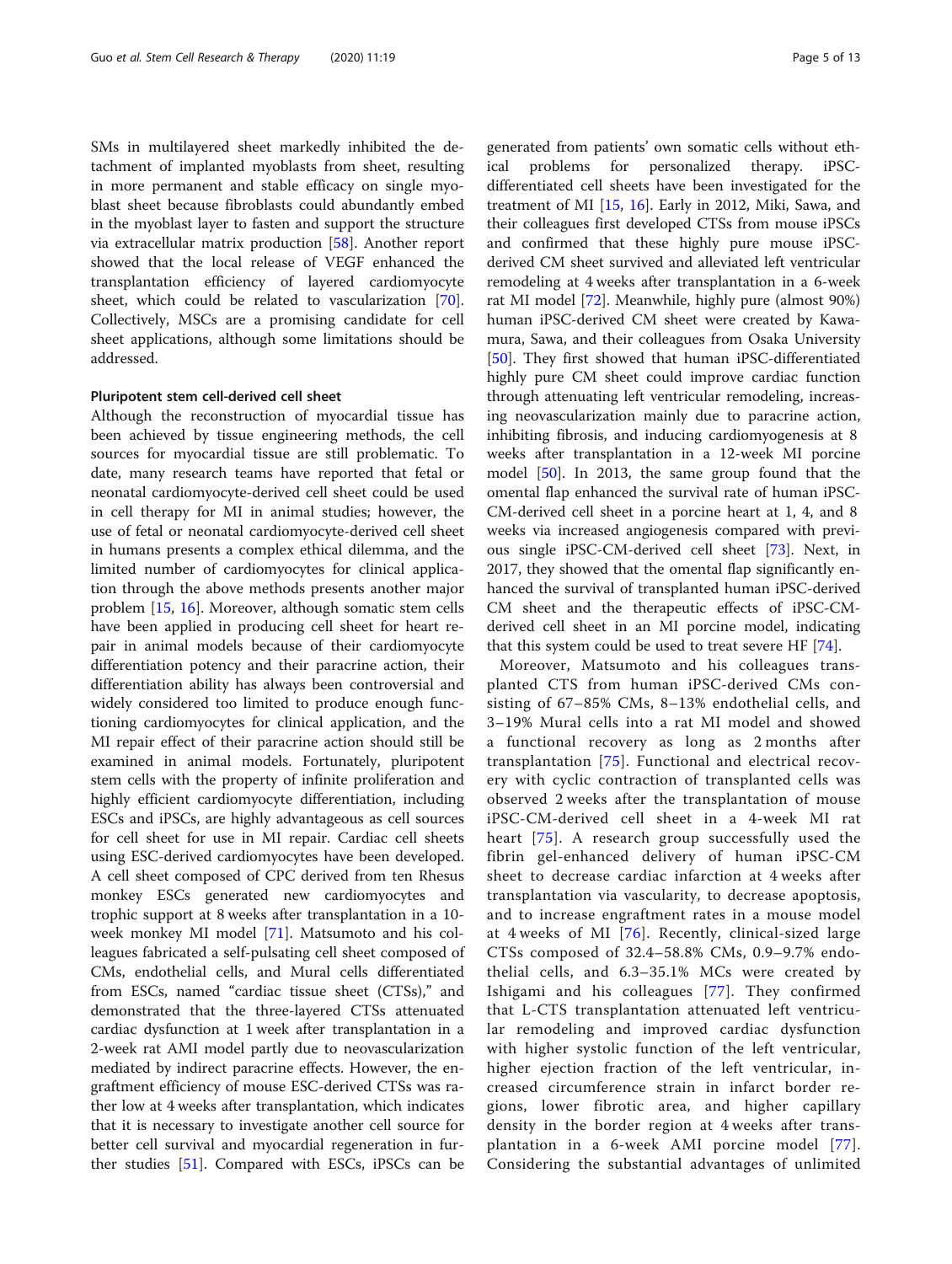proliferation ability and directional differentiation function, iPSC-CMs could be the most feasible cell source for myocardial cell therapy for clinical MI. In the PSC differentiation study, the earliest embryonic body differentiation protocol obtained inefficient differentiation of cardiomyocytes [[78](#page-12-0)] but provided an important research basis for the differentiation function of PSCs. Thus, the differentiation efficiency was improved, a differentiation scheme using a protein-induced monolayer culture such as Activin A and BMP4 [[79\]](#page-12-0) was developed, and the efficiency of classification into cardiomyocytes was improved by using hiPSCs. However, the differentiation efficiency of this method still varies considerably between batches. With the development of the chemically defined [[80](#page-12-0)] method, the efficiency of the differentiation of hiPSCs into CMs is guaranteed by the use of a serum-free system combined with chemical small molecule induction. With the development of bioreactor culture technology [\[81\]](#page-12-0), an automated scheme for the cultivation and directed differentiation of hiPSCs was found, making it possible to produce hiPSC-CMs in large amounts. The main reason for limiting the use of hiPSCs for large-scale clinical treatment is the safety issue. Since the reprogramming transcription factor of hiPSCs contains the oncogene c-Myc, hiPSCs themselves have a certain tumorigenicity. Moreover, the electrical activity of hiPSC-CMs caused by insufficient differentiation maturity is inconsistent with the frequency of electrical activity of myocardial cells in patients, which may lead to malignant arrhythmia, which is another key problem faced by hiPSC-CMs. Therefore, before the application of hiPSCs and their differentiated cells to clinical treatment, further experiments are needed to address the above problems. Overall, hiPSC-CMs could be a potential cell source for the future application of tissue bioengineering sheet in clinical patients with MI.

Collectively, based on our expertise, we think that human iPSC-derived multiple layered cell sheet with special materials such as gelatin hydrogel microspheres or collagen-based vascular beds undergoing preconditioning before transplantation will be the future trend in the development of cell sheet for MI treatment because this approach has the strongest ability to generate large-scale cell sheet with good vascularization and long-term survival and without ethical and immunological issues, which indicates broad clinical application potential in MI patients.

## Cell sheet-based cardiac engineering

Although cell sheet techniques have many advantages over conventional tissue engineering methods, some problems still should be addressed. A single cell sheet is too thin to support long-term beneficial effects without vascularization in the hypoxic pathological condition of MI. To overcome such critical issues, cell sheets are often overlapped. However, necrosis and a decreased survival rate can occur in multilayered cell sheet because of hypoxia or limited nutrition. Therefore, we must consider a 3D-layered cardiac graft with vascularization obtained in the manner of myocardial tissue engineering by layering cell sheet.

Extracellular matrices and adhesion proteins can be adhered to detached cell sheet, providing the possibility of fast establishment of tissue by layering cell sheet [\[82\]](#page-12-0). Between two sheets, the gap junction is firmly established partially via connexin 43, allowing electrical communication to be established within 30 min and two sheets to exhibit spontaneous beating after the layering, indicating that three-dimensional cardiac tissue could be fabricated by layering monolayered sheet [[82](#page-12-0)]. Furthermore, a study showed that there is a bridge crossing the barrier between the cell sheet and the host, which could enable realistic cardiac function because of the synchronized beating [[83](#page-12-0)]. Overall, due to the preserved extracellular matrix proteins, multiple cell sheets can be stacked tightly by simple layering with synchronization. Additionally, gap junctions were observed between cell sheet and the host, and small molecules provided communication by passing through functional gap functions [\[34\]](#page-11-0). Based on previous studies, 80 μm is the thickest layered cell sheet used in subcutaneous tissue in a single transplantation. However, to prolong the survival time of cardiomyocytes, fabricate more functioning grafts, and achieve better therapeutic effects in chronic HF, it is critical to develop thicker vascularized tissue engineering sheet [\[84\]](#page-12-0). To produce large-scale cell sheet constructs, vascularization is required to provide sufficient oxygen and nutrients within such thick tissues. To accelerate vascularization within engineered tissues, coculture with endothelial cells is a promising approach. Endothelial cells can be incorporated among cell sheet and promote vascular networks and connections to the host vasculature after transplantation [\[85](#page-12-0)]. To further maintain the long-term survival of thick 3D tissues, a technique for producing mature blood vessels is necessary. A vascular bed consisting of a resected section of femoral tissue with a connectable artery and vein is applied to cell culture with layered cardiomyocyte sheet and endothelial cells [\[85\]](#page-12-0). In a bioreactor system, new functional and mature vessels can connect to the vasculature in the vascular bed, which is continuously perfused with culture medium [[85](#page-12-0)]. A collagen-based vascular bed containing microchannels has also been applied for vascular network formation. This important culture system dramatically induced the differentiation of iPS cells into cardiomyocytes [\[85](#page-12-0)]. Therefore, in vitro cell-dense tissues with the desired thickness can be fabricated by multiple cell sheet layering. Additionally, Matsuo et al. inserted gelatin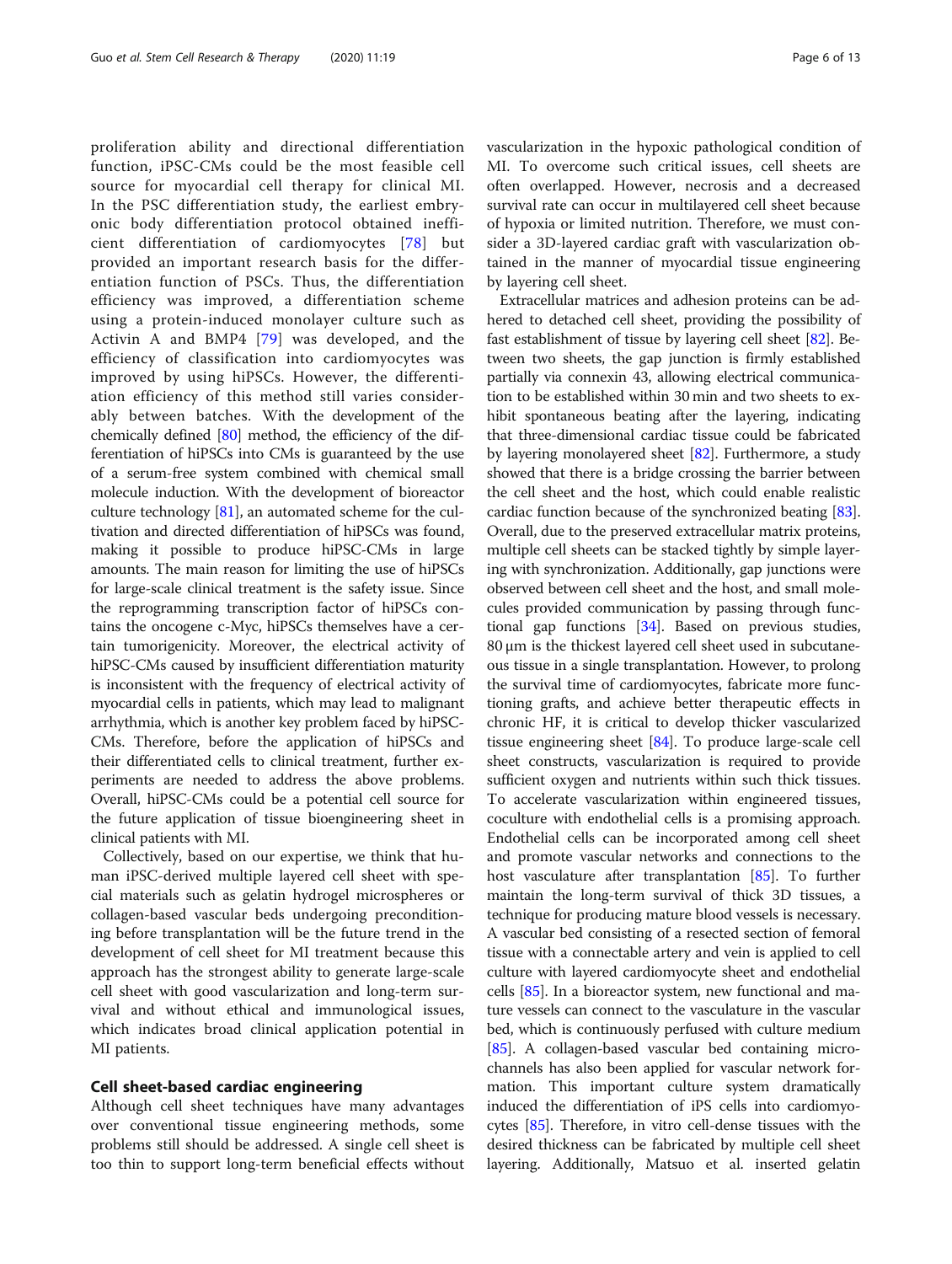| مصابيح مستحد والمتواطن والمستخدم والمستخدم والمتواطن                                                                         |
|------------------------------------------------------------------------------------------------------------------------------|
| j                                                                                                                            |
|                                                                                                                              |
| - Call Context of Call Context of Call Context of Call Context of Call Context of Call Context of Ca<br>うこり ファニリワー<br>I<br>j |
| こりりつ                                                                                                                         |
| I<br>ı                                                                                                                       |
| ľ<br>ï<br>ŀ                                                                                                                  |

<span id="page-6-0"></span>

| J<br>22111111                                                            |                   |               | コニュニン<br>$\frac{1}{2}$                            |                             |                  |                                            |                                                                                      |                 |
|--------------------------------------------------------------------------|-------------------|---------------|---------------------------------------------------|-----------------------------|------------------|--------------------------------------------|--------------------------------------------------------------------------------------|-----------------|
| Cell sources                                                             | Model             | Species       | Cardiac function                                  | thickness<br><b>Mall</b>    | Neovasculization | Fibrosis                                   | Trophic factors                                                                      | Reference       |
| Myoblasts (rat)                                                          | ₹                 | Rat           | 岀<br>Improvement of                               | ncreased                    | Not mentioned    | Decreased                                  | SDF-1, HGF, VEGF                                                                     | 36              |
| Myoblasts (rat)                                                          | Σ                 | Rat           | 岀<br>Improvement of                               | Increased                   | Increased        | Decreased                                  | SDF-1, HGF, VEGF                                                                     | $\overline{57}$ |
| Myoblasts (porcine)                                                      | $\overline{\geq}$ | Porcine       | $\stackrel{\sqcup}{\sqcup}$<br>Improvement of     | mentioned<br><b>Not</b>     | Increased        | Decreased                                  | No difference                                                                        | $\ominus$       |
| Myoblasts (rat)                                                          | Σ                 | Rat           | 岀<br>Improvement of                               | Increased                   | Increased        | Decreased                                  | Not mentioned                                                                        | 55              |
| Myoblasts + Bcl-2 (rat)                                                  | $\overline{\geq}$ | Rat           | $\stackrel{\sqcup}{\sqcup}$<br>Improvement of     | difference<br>$\frac{1}{2}$ | Increased        | Decreased                                  | VEGF, PLGF                                                                           | 56              |
| Myoblasts + Bcl-2 (rat)                                                  | Σ                 | Rat           | 岀<br>Improvement of                               | Increased                   | Increased        | mentioned<br>Not                           | Not mentioned                                                                        | 57              |
| Myoblasts + OP (porcine)                                                 | Σ                 | Porcine       | 뚭<br>Improvement of                               | mentioned<br>Not            | Increased        | Decreased                                  | VEGF, STAT3                                                                          | 54              |
| Myoblasts + HGF (rat)                                                    | Σ                 | Rat           | 岀<br>Improvement of                               | difference<br>$\frac{1}{2}$ | Increased        | mentioned<br>Not                           | No difference                                                                        | $\Im$           |
| Myoblasts + laminin alpha2-secreting fibro-<br>blasts (rat)              | Σ                 | Rat           | 岀<br>Improvement of                               | Increased                   | Increased        | Decreased                                  | HGF, IGF-1, VEGF                                                                     | $58$            |
| Myoblasts (rat)                                                          | $\overline{\geq}$ | Infant<br>rat | Improvement of EF                                 | Increased                   | Increased        | Decreased                                  | Not mentioned                                                                        | $\overline{P}$  |
| Myoblasts (porcine) + TPP with an OP                                     | $\overline{\geq}$ | Porcine       | 岀<br>Improvement of                               | mentioned<br><b>SN</b>      | Increased        | mentioned<br>Not                           | Not mentioned                                                                        | 59              |
| Mesenchymal stem cells (rat adipose tissue)                              | Σ                 | Rat           | inhibition of LV dilatation<br>Improvement of EF, | Increased                   | Increased        | mentioned<br>Not                           | HGF, VEGF                                                                            | $42$            |
| Mesenchymal stem cells (rat bone marrow)                                 | Σ                 | Rat           | ₩<br>Improvement of                               | mentioned<br><b>Not</b>     | Increased        | Decreased                                  | Not mentioned                                                                        | $\ddot{4}$      |
| Mesenchymal stem cells (human adipose<br>tissue)                         | Σ                 | Rat           | 岀<br>Improvement of                               | mentioned<br><b>Not</b>     | Not mentioned    | mentioned<br>$\stackrel{\text{tot}}{\geq}$ | Not mentioned                                                                        | 43              |
| Mesenchymal stem cells (rabbit bone tissue)<br>+ hypoxic preconditioning | Σ                 | Rabbit        | Improvement of EF                                 | mentioned<br><b>Z</b>       | Increased        | mentioned<br>Not                           | VEGF                                                                                 | $\overline{4}$  |
| Mesenchymal stem cells (human menstrual<br>blood)                        | $\overline{\geq}$ | Rat           | inhibition of LV dilatation<br>Improvement of EF, | mentioned<br>Not            | Not mentioned    | Decreased                                  | No difference                                                                        | $\frac{1}{2}$   |
| Adipocyte (mouse adipose tissue)                                         | $\overline{\leq}$ | Mouse         | Improvement of EF                                 | mentioned<br><b>Not</b>     | Not mentioned    | Decreased                                  | Adiponectin                                                                          | $\overline{4}$  |
| ADSC (rat adipose tissue)                                                | Σ                 | Rat           | $\frac{\mu}{\ln 2}$<br>Improvement of             | mentioned<br><b>b</b>       | Increased        | mentioned<br>$\frac{1}{2}$                 | Not mentioned                                                                        | 67              |
| ADSC (mouse adipose tissue)                                              | $\overline{\geq}$ | Rat           | 岀<br>Improvement of                               | Increased                   | Increased        | Decreased                                  | Adiponectin, SDF-1, VEGF, IGF-1, bFGF, collagen I,<br>laminin, fibronectin, vimentin | $\otimes$       |
| Endothelial progenitor cells (rat peripheral<br>blood)                   | $\overline{\geq}$ | Rat           | Improvement of EF                                 | mentioned<br>$\frac{1}{2}$  | Increased        | Decreased                                  | No difference                                                                        | 33              |
| Sca-1(+) cardiac progenitor cells (mouse)                                | $\overline{\leq}$ | Mouse         | Improvement of EF,                                | $\frac{1}{2}$               | Increased        | Decreased                                  | VCAM-1                                                                               | $\frac{8}{4}$   |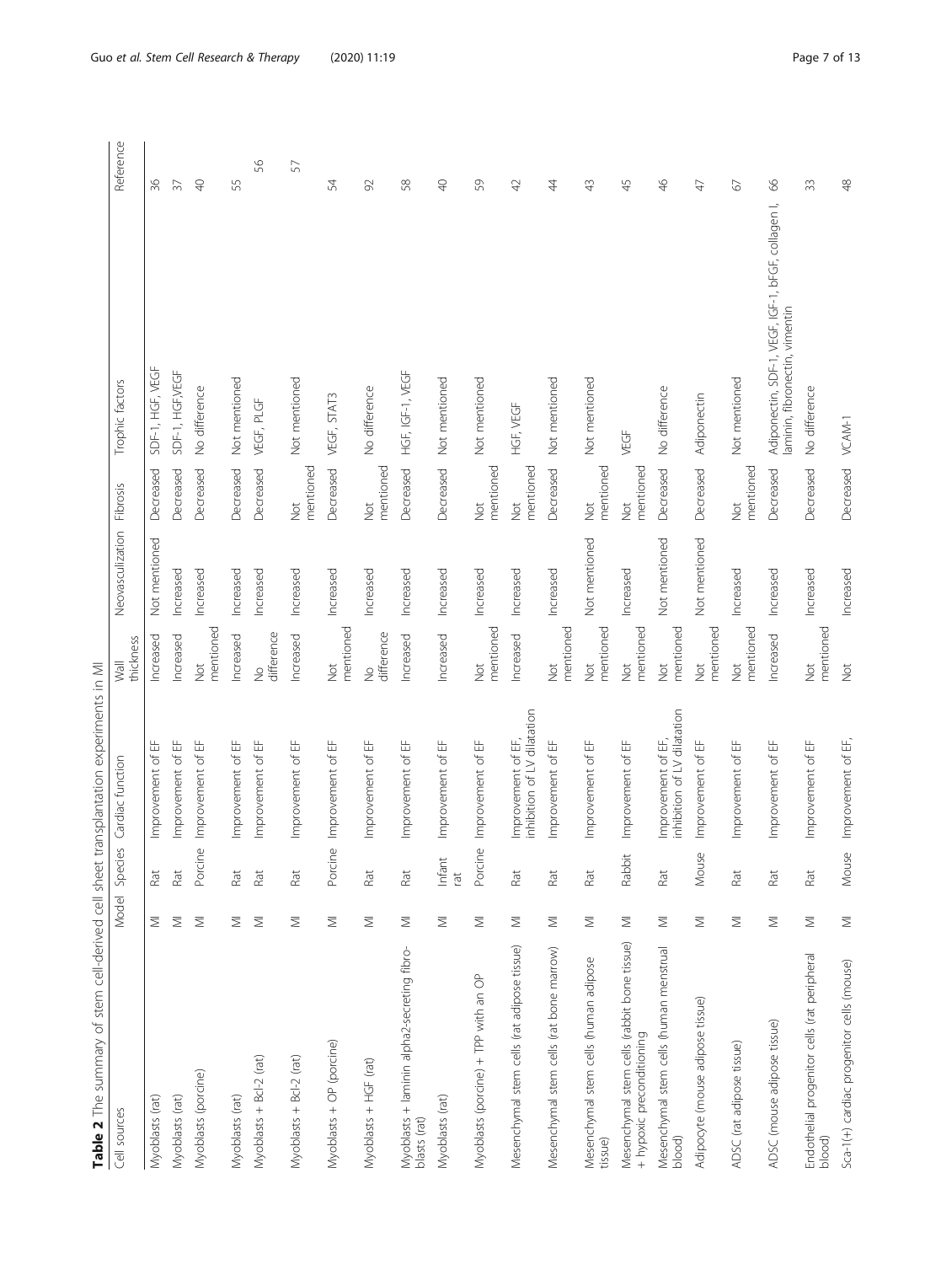| $\left(\right)$      |
|----------------------|
|                      |
|                      |
|                      |
|                      |
|                      |
|                      |
|                      |
|                      |
|                      |
|                      |
|                      |
|                      |
|                      |
|                      |
| j                    |
|                      |
|                      |
|                      |
|                      |
|                      |
|                      |
| :                    |
| 5<br>-<br>-          |
|                      |
| j                    |
|                      |
|                      |
| うこり フリーミ             |
| Î                    |
|                      |
|                      |
| .<br>.<br>.<br>.     |
|                      |
|                      |
|                      |
| うりこり ニー<br>i         |
|                      |
|                      |
|                      |
|                      |
| リンコ                  |
|                      |
| )                    |
|                      |
|                      |
|                      |
|                      |
|                      |
| ĺ                    |
| J                    |
|                      |
| Ì                    |
|                      |
| able 2 lh $\epsilon$ |
|                      |
|                      |
| l                    |
|                      |

| Table 2 The summary of stem cell-derived cell sheet transplantation experiments in MI (Continued) |                          |               |                                                   |                            |                           |                            |                                                                                                                                                                                                               |           |
|---------------------------------------------------------------------------------------------------|--------------------------|---------------|---------------------------------------------------|----------------------------|---------------------------|----------------------------|---------------------------------------------------------------------------------------------------------------------------------------------------------------------------------------------------------------|-----------|
| Cell sources                                                                                      |                          | Model Species | Cardiac function                                  | thickness<br>Wall          | Neovasculization Fibrosis |                            | Trophic factors                                                                                                                                                                                               | Reference |
|                                                                                                   |                          |               | inhibition of LV dilatation                       | mentioned                  |                           |                            |                                                                                                                                                                                                               |           |
| Muscle-derived stem cells (mouse)                                                                 | ₹                        | Mouse         | inhibition of LV dilatation<br>Improvement of EF, | Increased                  | Increased                 | Decreased VEGF             |                                                                                                                                                                                                               | 61        |
| Cardiaomyocytes/vascular cells (mouse ES<br>cells)                                                | $\overline{\ge}$         | Mouse         | inhibition of LV dilatation<br>Improvement of EF, | Increased                  | Increased                 | mentioned<br>$\frac{1}{2}$ | VEGF                                                                                                                                                                                                          | 5         |
| Cardiomyocytes/vascular cells + GHMs<br>(mouse ES cells)                                          | $\overline{\ge}$         | Mouse         | Improvement of EF                                 | mentioned<br>$\frac{1}{2}$ | Increased                 | mentioned<br><b>S</b>      | Not mentioned                                                                                                                                                                                                 | 86        |
| Cardiomyocytes (human iPS cells)                                                                  | $\overline{\ge}$         | Porcine       | inhibition of LV dilatation<br>Improvement of EF, | Increased                  | Increased                 | Decreased VEGF, bFGF       |                                                                                                                                                                                                               | S         |
| Cardiomyocytes (mouse iPS cells)                                                                  | ₹                        | rat           | Improvement of EF                                 | Increased                  | Increased                 |                            | Decreased Not mentioned                                                                                                                                                                                       | 72        |
| Cardiomyocytes (human iPS cells) + OF                                                             | ₹                        | Porcine       | Improvement of EF                                 | mentioned<br><b>Not</b>    | Increased                 | mentioned<br>ğ             | VEGF, SDF-1, bFGF                                                                                                                                                                                             | 73        |
| Cardiomyocytes/vascular cells (human iPS<br>cells)                                                | $\overline{\overline{}}$ | Rat           | Improvement of EF                                 | Increased                  | Increased                 |                            | Decreased Not mentioned                                                                                                                                                                                       | 75        |
| Cardiomyocytes (human iPS cells)                                                                  | $\overline{\ge}$         | Mouse         | Improvement of EF                                 | mentioned<br>$\frac{1}{2}$ | Increased                 | mentioned<br><b>S</b>      | Not mentioned                                                                                                                                                                                                 | 76        |
| Cardiomyocytes/vascular cells (human iPS<br>cells)                                                | $\overline{\ge}$         | Porcine       | Improvement of EF                                 | Increased                  | Increased                 |                            | Decreased Not mentioned                                                                                                                                                                                       | 77        |
| Cardiomyocytes (human iPS cells) + OF                                                             | $\overline{\ge}$         | Porcine       | Improvement of EF                                 | mentioned<br>$\frac{1}{2}$ | Increased                 | mentioned<br>Not           | VEGF, SDF-1, bFGF                                                                                                                                                                                             | 74        |
| pluripotent stem, OF omental flap, EF ejection fraction, LV left ventricle                        |                          |               |                                                   |                            |                           |                            | MI myocardial infarction, OP omentopexy, HGF hepatocyfe growth factor, TPP transphrenic peritoneoscopy, ADSC adipose-derived stromal cell, ES embryonic stem, GHMs gelatin hydrogel microspheres, IPS induced |           |

Guo et al. Stem Cell Research & Therapy (2020) 11:19 eras and the set of the Page 8 of 13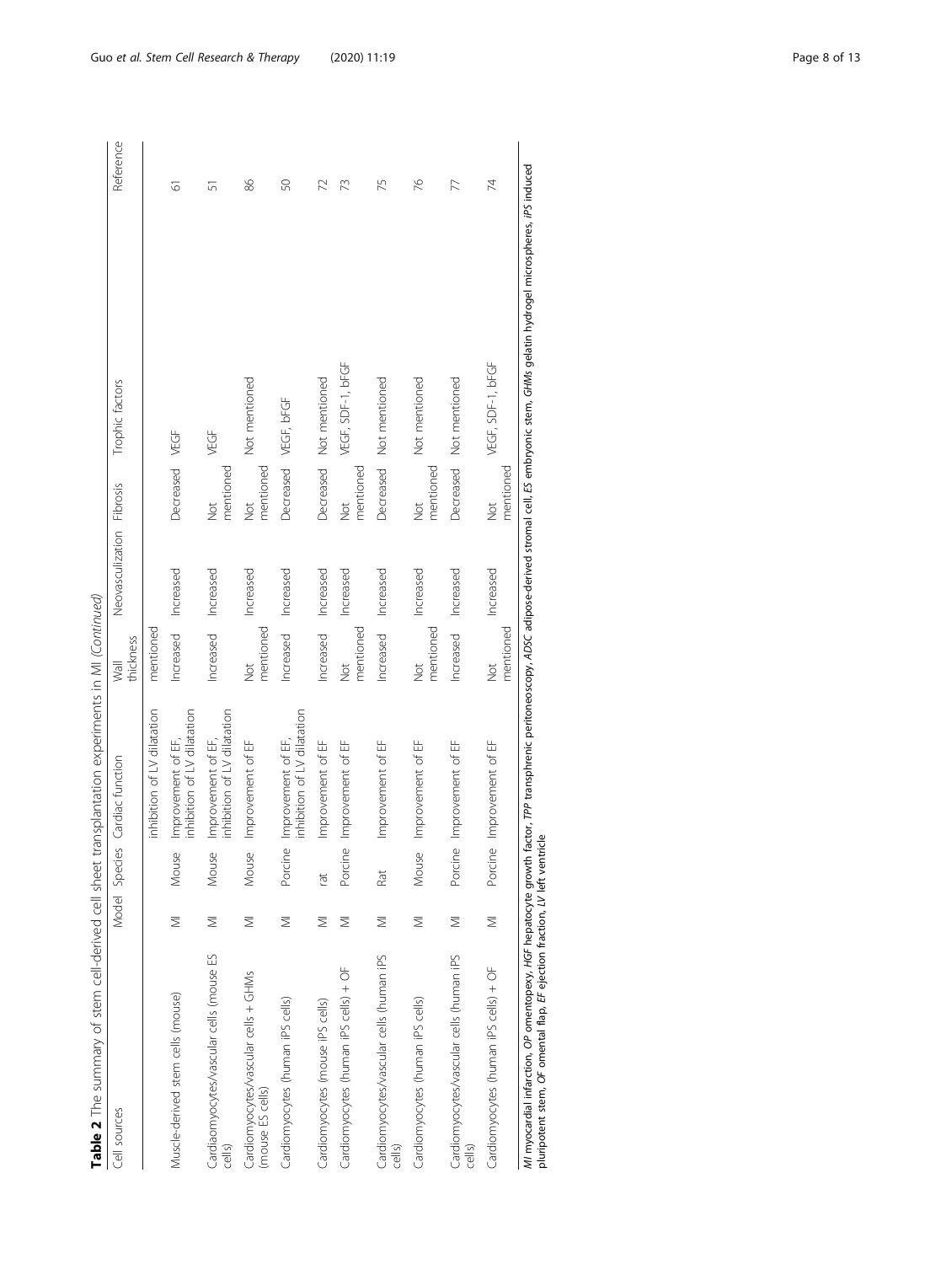hydrogel microspheres (GHMs) between each cardiovascular cell sheet to break the viability limitation via appropriate spacing and fluid impregnation with GHMs [[86](#page-12-0)]. Fifteen sheets with GHMs (> 1 mm thickness) were stacked within several hours and viable after 1 week in vitro. Using GHMs, large viable 3D cardiac structures from pluripotent stem cells can be generated within several hours [[86](#page-12-0)]. Compared with 1 month for tissue generation by the traditional method, this method is easier and more efficient. They also demonstrated that mouse ESC-CM-derived sheet with biomaterials successfully survived a long time and recovered AMI in a rat AMI model with high engraftment efficiency, original microcapillary network between host and graft at 4 weeks after transplantation, and sufficient perfusion of the whole regenerated myocardium at 3 months after transplantation [[86](#page-12-0), [87\]](#page-12-0).

Tissue engineering based on cell sheet has been shown to promote tissue modeling in regenerative medicine [[15](#page-10-0)]. Stem cell-derived cell sheet-based cardiac tissue engineering has already shown more beneficial effects in MI than direct injection or the administration of stem cells with 3D scaffolds [[15](#page-10-0)]. To better construct functional 3D cell sheet-based cardiac tissues, multiple-layer (up to 12 layers) cardiac cell sheet can be produced on a vascular bed to incorporate different types of cell sheet. However, the extended time required to prepare many sheets and to layer sheet is still a problem [[85](#page-12-0)]. Recently, the utility of GHMs has dramatically reduced the time cost, illustrating the progress researchers have made in developing cell sheet technology [\[86,](#page-12-0) [87\]](#page-12-0). Moreover, synthetic substrates, such as polylactic acid, polyglycolic acid, and copolymers, have great promise for addressing additional challenges presented in the storage, transport, and clinical delivery of cell sheet in the field of cardiac tissue engineering [[88](#page-12-0)].

#### Function of cell sheet in MI

Cell sheet can ameliorate MI in both the acute phase and the chronic phase of MI with observably enhanced systolic function, increased cardiac wall thickness, dramatic neovascularization, decreased cell graft apoptosis, and inhibited cell graft inflammation in animal models with less than 3 months of MI, especially small animal models (Table [2](#page-6-0)). Regarding the clinical application of cell sheet, only limited studies have shown the partial function of myoblast-derived cell sheet in patients with ischemic cardiomyopathy and dilated cardiomyopathy [[28](#page-11-0)–[32](#page-11-0)]. Before effective large-scale clinical trials, we must provide more convincing proofs of the marked function of cell sheet in large animal models in a longterm AMI. Furthermore, we should also improve our understanding of the cellular and molecular mechanisms underlying the improvement of cardiac function after cell sheet transplantation.

#### Myocardial function

It is essential to improve cardiac function in terms of contraction. Cell sheet derived from most cell sources can contract synchronously in hearts, but the exception is SMs [\[18](#page-11-0)]. Although SMs cannot contract synchronously with the host myocardium and do not have electromechanical coupling with the host myocardium, some data have shown that skeletal myoblast sheets recover diastolic and systolic function in the infarcted region of hearts without contraction of the transplanted myoblasts partly due to extensive angiogenesis [[89](#page-12-0), [90](#page-12-0)]. Based on previous reviews, stem cell-derived cell sheet greatly improved systolic function and somewhat improved diastolic function in the chronic phase of MI animal models, and moreover, neovascularization and paracrine effects also contribute markedly to cardiac function recovery [[15](#page-10-0), [16](#page-11-0), [18](#page-11-0), [29](#page-11-0)].

#### Paracrine effects and neovascularization

Many results have indicated that stem cell-derived cell sheets improve cardiac function in MI mainly via paracrine action. Implanted cell sheet can induce host tissues to neovascularize via secreting cytokines [[36](#page-11-0), [37,](#page-11-0) [39](#page-11-0)]. MSCs are considered to have an important role in effective paracrine action [\[90\]](#page-12-0). Marrow stem cell-derived cell sheet can strengthen angiogenesis via activation of the PI3-kinase/Akt signaling pathway in AMI animal models [[63\]](#page-12-0). Hypoxia, as a major stress-inducing angiogenesis, can enhance the therapeutic effects of cell sheet in MI via increased vascularization [\[45\]](#page-11-0). An angiotensin II receptor blocker, irbesartan, observably abolished the effects of rat ADSC-derived cell sheet on the attenuation of cardiac dysfunction and remodeling in a 5-week MI rat model [[68\]](#page-12-0). It is known that SMs do not easily develop synchronized beating with the host heart; however, studies have shown that improved systolic and diastolic functions exist in the host AMI heart after myoblast transplantation, even without contraction of the transplanted myoblasts, and observable angiogenesis was detected in the transplanted regions, indicating a plausible reason for the role of cell sheet in heart contraction recovery after MI [\[89,](#page-12-0) [90](#page-12-0)]. Moreover, a combination of ckit-positive CPCs and endothelial progenitor cell-derived cell sheet improved the function of endocardial scar tissue more effectively than single CPC-derived cell sheet [[91\]](#page-12-0). Considering the poor cardiomyocyte transdifferentiation capacity of c-kit-positive CPCs in this study, these data may be another proof of the role of neovascularization induced by cytokines from paracrine action in cardiac function recovery [[91](#page-12-0)]. On the other hand, although some studies suggested that pure CM sheets derived from pluripotent stem cells possess functional recovery with synchronous contraction in small animal models of AMI, pluripotent stem cell-derived mixed cell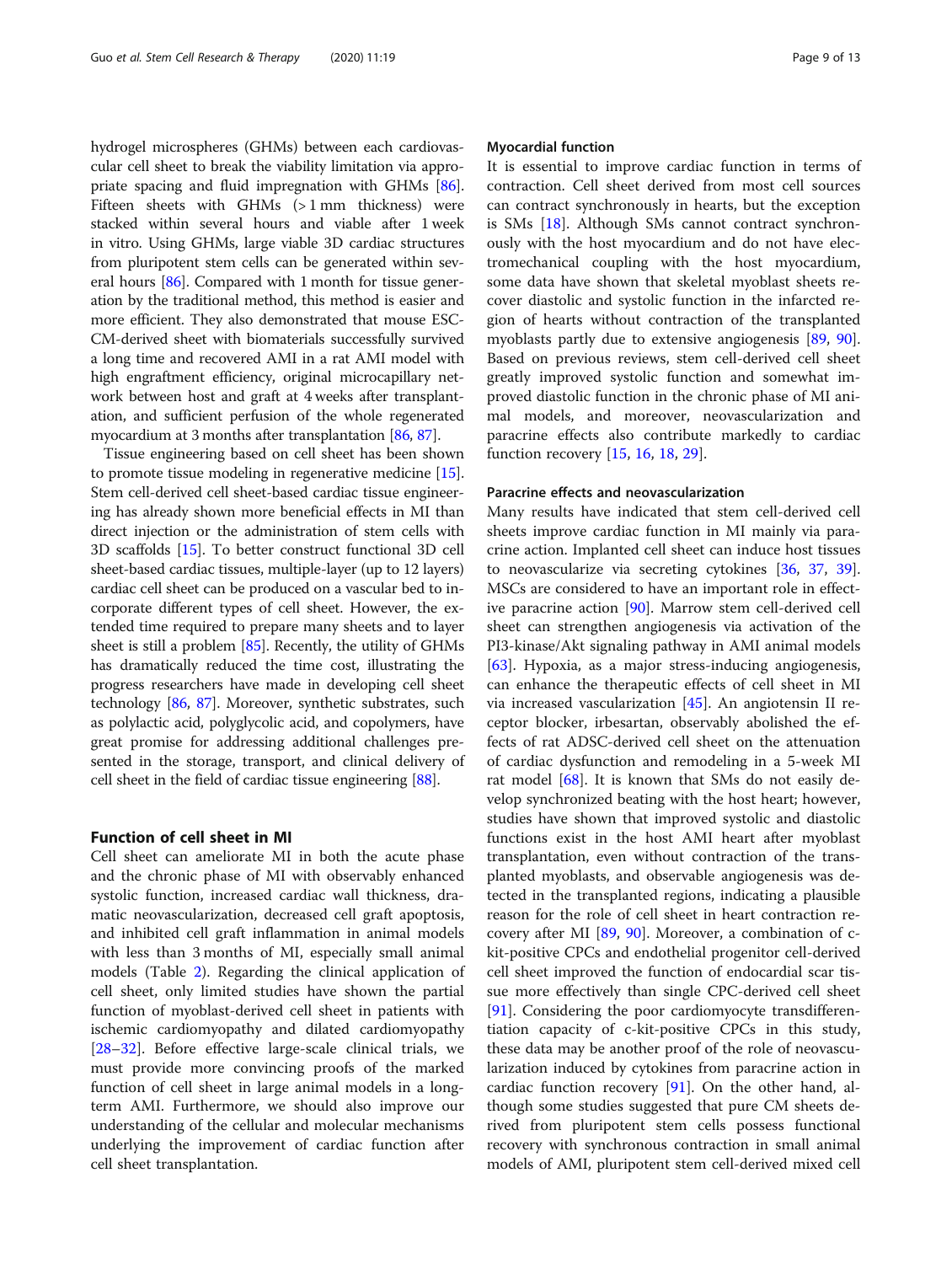sheets containing CMs, endothelial cells, and Mural cells could have better effects on the recovery of cardiac function due to their richer vasculature network and longer retention of cardiomyocytes in MI animal models, especially in the chronic phase [\[50](#page-11-0)–[52,](#page-11-0) [71](#page-12-0)–[73\]](#page-12-0). Matsumoto and colleagues found that few remaining CMs and many newly formed vessels stimulated by cytokines from the host existed in a rat AMI model [[51](#page-11-0)]. More importantly, increasing data demonstrated that a combination of CM sheet and cytokines or omentum is a more effective approach to promote angiogenesis and may be more attractive for the treatment of AMI [[72](#page-12-0), [92](#page-12-0)].

#### Regulation of inflammation

In the inflammatory response in the acute phase after MI, dying CMs and neutrophils secrete many cytokines/chemokines, including interleukin-1 and tumor necrosis factor-α, which can markedly induce cell death in ischemic area [\[93](#page-12-0)]. Therefore, the acute phase could be pivotal timing for cell sheet transplantation. The subsequent phase is the proliferation and healing process, which involves the secretion of many proliferative or prosurvival cell factors, including transforming growth factor-β and interleukin-10, which promote ventricular remodeling. Several data have shown that inflammatory modulation is crucial for the recovery of cardiac function after the cell sheet transplantation in MI, and cell sheet can attenuate the inflammation [[94\]](#page-12-0) and enhance the expression levels of anti-inflammatory-related genes [[95\]](#page-12-0). However, recent research suggests that the functional benefit of stem cell therapy is from an acute inflammatory-based wound healing response [[14](#page-10-0)]. Consequently, the effect of cell sheet on the inflammation of the host cardiac cells should receive attention in further studies.

# Further considerations for cell sheet therapy in MI Arrhythmias

Fatal arrhythmias are a major reason to limit the development of SMs as a therapeutic approach to MI, not only in terms of direct injection but also in terms of cell sheet. Based on current medical advances, an implantable cardioverter defibrillator could be used to prevent sudden cardiac death due to fatal arrhythmias induced by SMs. However, safety, feasibility, and cost should be further considered and studied. It remains unclear whether MSCs or pluripotent stem cells induce arrhythmia. However, many reports have shown that pluripotent stem cellderived CMs or CM layered sheets have gap junctions with connexin 43 and beat synchronously with host hearts [[18](#page-11-0)]. These data support the safety of pluripotent stem cellderived CM layered sheet in MI therapy. However, the complications between native 3D thick myocardium and layered cell sheet should still be carefully investigated and monitored in further studies before clinical application.

#### Immunological rejection

Immunological rejection is nearly nonexistent in studies associated with stem cell-derived cell sheet in the therapy of MI animal models because stem cells from animal models are syngeneic. The establishment of patientderived stem cells usually requires more time and cost, and the quality cannot always be reliable for cell therapy. Therefore, stocked stem cells from other healthy donors with homozygous human leucocyte antigen are used in iPSC-derived CM sheet. We must be aware that the safety of such cell sheet should be carefully checked before clinical application. Tano and his colleagues reported that allogeneic rat mesenchymal stromal cells improved cardiac function to an equivalent degree compared to syngeneic MSC sheet despite an immunologic response without immunosuppressive drugs [\[96\]](#page-12-0).

hiPSCs, if obtained by patient autologous cell reprogramming, require a significant amount of time and money, and consistent quality cannot be guaranteed between different patients. Based on the unlimited proliferation ability of hiPSCs, the best method is to select stable hiPSC cell lines for allogeneic transplantation. It is urgent to solve the problem of immune rejection caused by allogenic transplantation before application to clinical treatment. Deuse [\[97\]](#page-12-0) and his team established a nonimmunogenic iPSC line with the major histocompatibility complex (MHC) class I and II genes inactivated and CD47 overexpressed. Mttapally et al. [[98\]](#page-12-0) knocked out the B2M and CIITA genes, which are crucial for the display of human leukocyte antigen (HLA) class I and II proteins at the cellular surface, to provide a source of universal donor iPSCs for the treatment. In summary, by knocking out the relevant genes for MHC I/II and HLA I/II, it is possible to construct cell lines that are more suitable for transplantation. These studies will help make hiPSCs safer for clinical treatment.

# Limited blood perfusion and biomaterial-supported engineered cardiac tissue

Limited blood perfusion is another problem for transplanted cell sheet, especially thick layered cell sheet [[18](#page-11-0), [87\]](#page-12-0). To solve this problem, a vasculature network of cell sheet must be established among cells in the sheet or between the cell sheet and host heart to achieve better and longer effects on cardiac function, as approaches include the combination of myoblasts and angiogenic factors or other types of cells [\[51,](#page-11-0) [92](#page-12-0)], the combination of cell sheet with omentum [[73](#page-12-0), [74](#page-12-0)], the use of layered stem cell-derived CTSs including multiple cardiac cell lineages [[72,](#page-12-0) [75\]](#page-12-0), and the application of GHMs or bioreactors with cell sheet [\[99](#page-12-0), [100](#page-12-0)]. The purpose of these modifications is to generate thick stacked cell sheet with a functional vascular network. Recently, another technology to generate 3D engineered cardiac tissues was invented by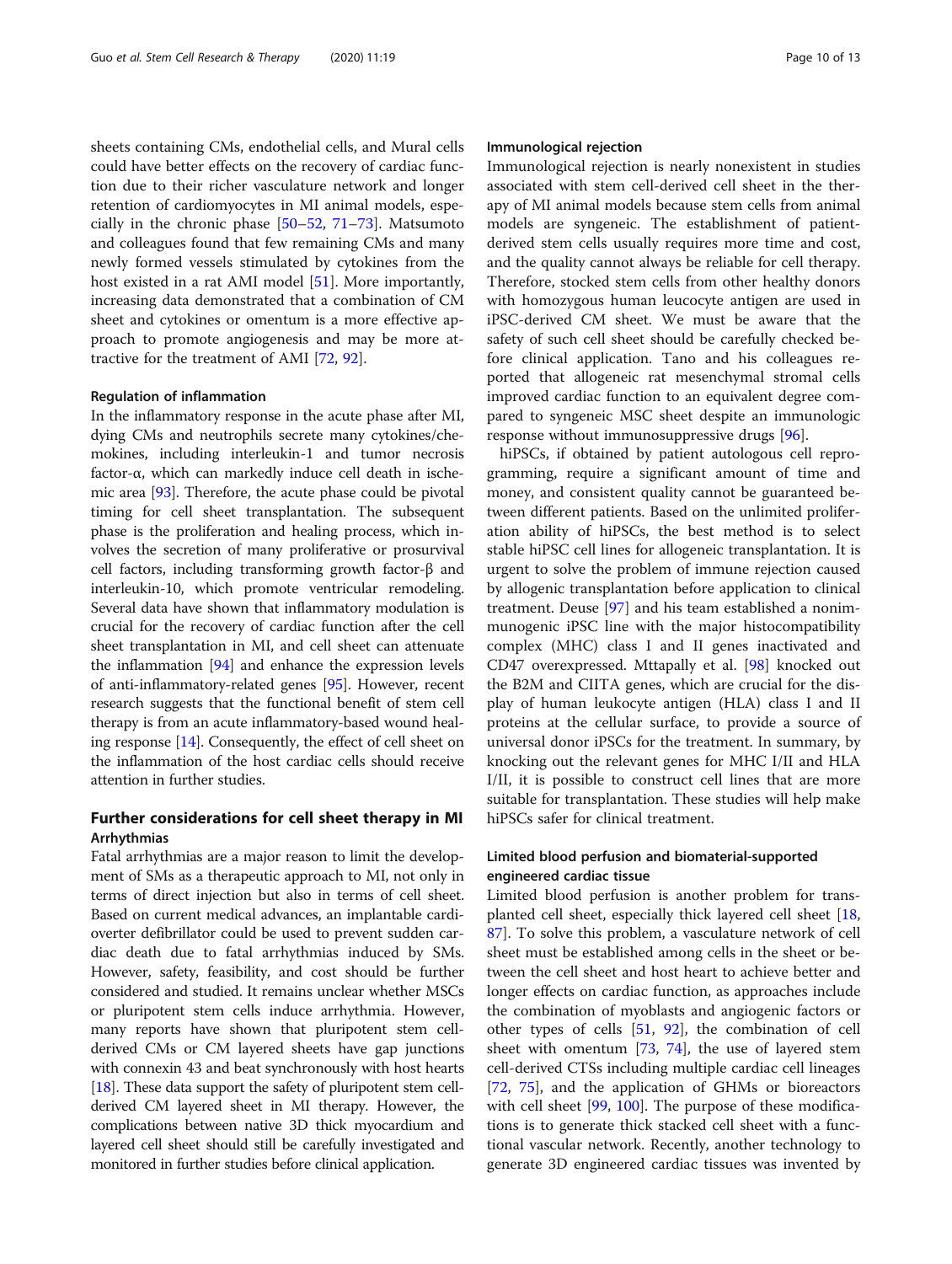<span id="page-10-0"></span>using iPSC-derived cardiac cells and biomaterials [[87](#page-12-0), [101](#page-12-0)]. Some data showed that engineered cardiac tissues induced the formation of a vascular network originating from both host and engineered cardiac tissues [\[86](#page-12-0)]. More importantly, such a vascular network functioned to perfuse the regenerated myocardium at 4 weeks after transplantation in a rat MI model, survived between the host and graft for a long time, and improved cardiac dysfunction [\[86](#page-12-0)]. From single-layer cell sheet to layered cell sheet and 3D engineered cardiac tissues, stem cellbased cardiac regenerative therapy is increasingly effective. Further engineered 3D heart tissue or more effective methods to generate engineered cardiac tissues for better therapeutic effects on MI are expected.

## Conclusion

In this review, we have retrospectively discussed many essential achievements associated with stem cell sheet technology for cardiac repair. With the progress of stem cell sheet technology, increasing stem cell-derived sheets have already been studied in basic research and clinical trials. We have learned that stem cells are a feasible and promising cell source for cell sheet fabrication and that stem cell sheet transplantation can generate improved outcomes in MI therapy. It remains, however, to clarify the mechanisms that are involved in the therapeutic effects of stem cell sheet on cardiac dysfunction. Additionally, more advanced strategies to induce vascularization between 3D engineered cardiac sheet or tissues and host hearts in order to accelerate the development of stem cell-based cardiac regenerative therapy are still worth investigating in basic research and clinical trials. We believe that the promising applications of stem cell-derived cell sheet therapy in MI will be increasingly attracted in the next decade.

#### Abbreviations

ADSCs: Adipose-derived stem cells; AMI: Acute myocardial infarction; CMs: Cardiomyocytes; CPCs/CSCs: Cardiac progenitor/stem cells; CTSs: Cardiac tissue sheets; GHMs: Gelatin hydrogel microspheres; hESC-CMs: Human embryonic stem cell-derived cardiomyocytes; HF: Heart failure; hiPSC-CMs: Human induced pluripotent stem cell-derived cardiomyocytes; HLA: Human leukocyte antigen; MHC: Major histocompatibility complex; MI: Myocardial infarction; MSCs: Mesenchymal stem cells; PSCs: Pluripotent stem cells; SMs: Skeletal myoblasts

#### Acknowledgements

Not applicable

#### Authors' contributions

RG designed the concept. RG and TF searched the literature regarding cell sheet. RG and TF wrote the manuscript and designed the tables and figure. MM, FL, DC, FW, and YL revised the manuscript. All authors read and approved the final manuscript.

#### Funding

We gratefully acknowledge the funding support from the Peking University Third Hospital Clinical Incubation Foundation (Y73536-01 and Y73536-02), Beijing Natural Science Foundation no. Z190013, and National Natural Science Foundation of China no. 81970205.

#### Availability of data and materials

Not applicable

Ethics approval and consent to participate Not applicable

Consent for publication

Not applicable

#### Competing interests

The authors declare that they have no competing interests.

#### Author details

<sup>1</sup>Department of Cardiac Surgery, Peking University Third Hospital, Beijing 100191, China. <sup>2</sup>Department of Cardiovascular Physiology, Graduate School of Medicine, Dentistry and Pharmaceutical Sciences,, Okayama University, Okayama 700-8558, Japan. <sup>3</sup>Beijing Anzhen Hospital Beijing Institute of Heart Lung and Blood Vessel Disease Capital Medical University, Beijing 10029, China. <sup>4</sup> Department of Neurology, Graduate School of Medicine, Dentistry and Pharmaceutical Sciences, Okayama University, 2-5-1 Shikatacho, Kitaku, Okayama 700-8558, Japan. <sup>5</sup>Department of Cardiac Surgery, The University of Tokyo Hospital, 7-3-1 Honggo, Bunkyo-ku, Tokyo 113-8655, Japan. 6 Department of Cardiovascular Surgery, Tongji University East Hospital, Shanghai 200120, China.

#### Received: 26 August 2019 Revised: 30 October 2019 Accepted: 19 December 2019 Published online: 08 January 2020

#### References

- Hirose K, Payumo AY, Cutie S, Hoang A, Zhang H, Guyot R, et al. Evidence for hormonal control of heart regenerative capacity during endothermy acquisition. Science. 2019;364(6436):184–8.
- 2. Hashimoto H, Olson EN, Bassel-Duby R. Therapeutic approaches for cardiac regeneration and repair. Nat Rev Cardiol. 2018;15(10):585–600.
- 3. Lopez AD, Mathers CD, Ezzati M, Jamison DT, Murray CJL. Global and regional burden of disease and risk factors, 2001: systematic analysis of population health data. Lancet. 2006;367(9524):1747–57.
- 4. Diwan A, Dorn GW. Decompensation of cardiac hypertrophy: cellular mechanisms and novel therapeutic targets. Physiology. 2007;22(1):56–64.
- 5. Segers VFM, Lee RT. Stem-cell therapy for cardiac disease. Nature. 2008;451:937.
- 6. Suncion Viky Y, Ghersin E, Fishman Joel E, Zambrano Juan P, Karantalis V, Mandel N, et al. Does transendocardial injection of mesenchymal stem cells improve myocardial function locally or globally? Circ Res. 2014;114(8):1292–301.
- 7. Xu R, Ding S, Zhao Y, Pu J, He B. Autologous transplantation of bone marrow/blood-derived cells for chronic ischemic heart disease: a systematic review and meta-analysis. Can J Cardiol. 2014;30(11):1370–7.
- 8. Yau TM, Pagani FD, Mancini DM, Chang HL, Lala A, Woo YJ, et al. Intramyocardial injection of mesenchymal precursor cells and successful temporary weaning from left ventricular assist device support in patients with advanced heart failure: a randomized clinical trial. JAMA. 2019;321(12):1176–86.
- 9. Williams Adam R, Hare Joshua M, Dimmeler S, Losordo D. Mesenchymal stem cells. Circ Res. 2011;109(8):923–40.
- 10. Passier R, van Laake LW, Mummery CL. Stem-cell-based therapy and lessons from the heart. Nature. 2008;453:322.
- 11. Karantalis V, DiFede DL, Gerstenblith G, Pham S, Symes J, Zambrano Juan P, et al. Autologous mesenchymal stem cells produce concordant improvements in regional function, tissue perfusion, and fibrotic burden when administered to patients undergoing coronary artery bypass grafting. Circ Res. 2014;114(8):1302–10.
- 12. Bartunek J, Behfar A, Dolatabadi D, Vanderheyden M, Ostojic M, Dens J, et al. Cardiopoietic stem cell therapy in heart failure. J Am Coll Cardiol. 2013;61(23):2329.
- 13. Jackson KA, Majka SM, Wang H, Pocius J, Hartley CJ, Majesky MW, et al. Regeneration of ischemic cardiac muscle and vascular endothelium by adult stem cells. J Clin Invest. 2001;107(11):1395–402.
- 14. Ronald J, Vagnozzi MM, Sargent MA, Khalil H, Johansen AK, Molkentin JD, et al. An acute immune response underlies the benefit of cardiac stem-cell therapy. Nature. 2019. <https://doi.org/10.1038/s41586-019-1802-2>.
- 15. Fujita J, Itabashi Y, Seki T, Tohyama S, Tamura Y, Sano M, et al. Myocardial cell sheet therapy and cardiac function. Am J Phys Heart Circ Phys. 2012; 303(10):H1169–H82.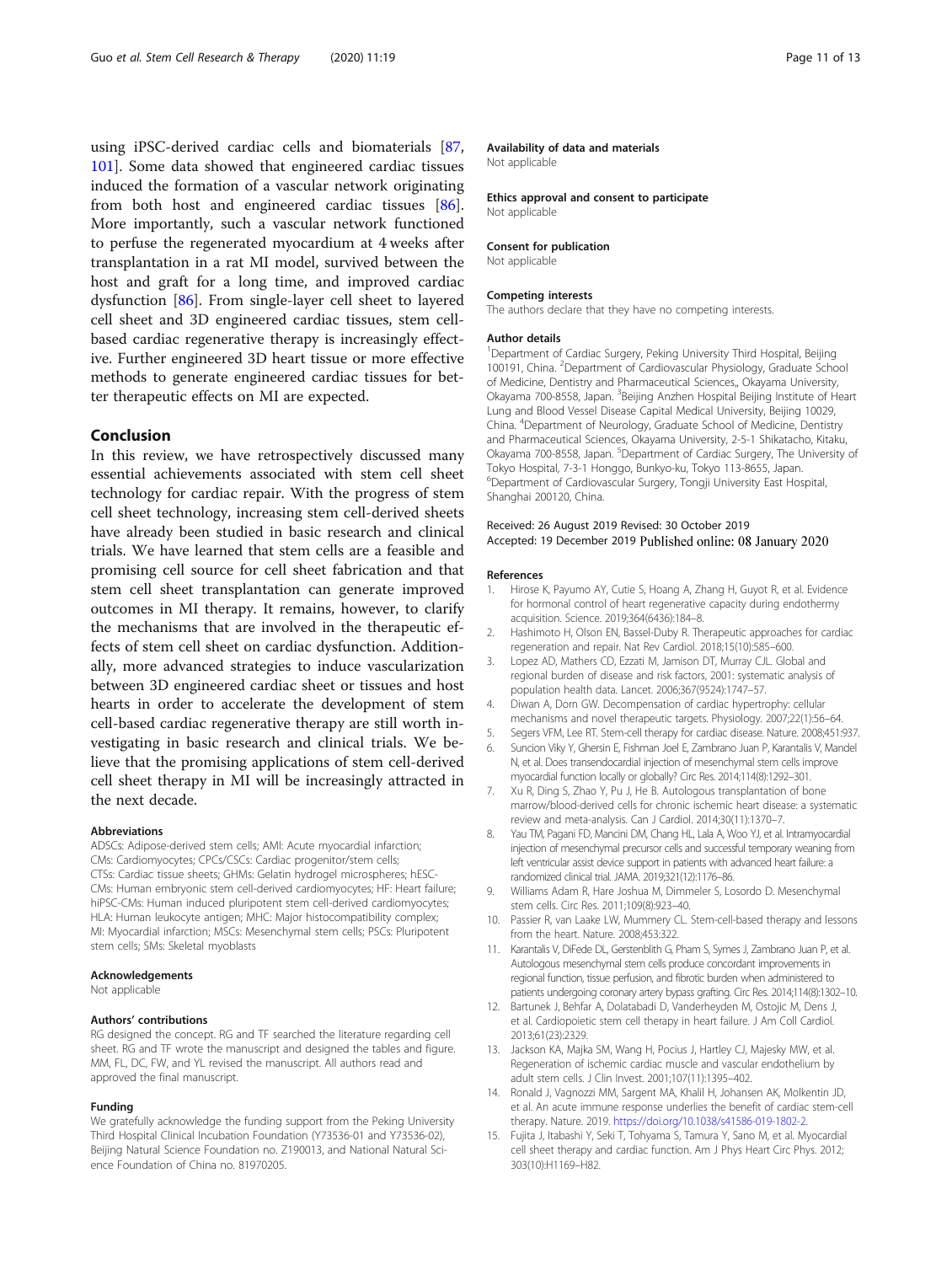- <span id="page-11-0"></span>16. Matsuura K, Haraguchi Y, Shimizu T, Okano T. Cell sheet transplantation for heart tissue repair. J Control Release. 2013;169(3):336–40.
- 17. Menasche P. Cardiac cell therapy: lessons from clinical trials. J Mol Cell Cardiol. 2011;50(2):258–65.
- 18. Matsuura K, Masuda S, Shimizu T. Cell sheet-based cardiac tissue engineering. Anat Rec. 2014;297(1):65–72.
- 19. Behfar A, Crespo-Diaz R, Terzic A, Gersh BJ. Cell therapy for cardiac repair—lessons from clinical trials. Nat Rev Cardiol. 2014;11:232.
- 20. Menasché P. Cell therapy trials for heart regeneration lessons learned and future directions. Nat Rev Cardiol. 2018;15(11):659–71.
- 21. Shimizu T, Yamato M, Kikuchi A, Okano T. Two-dimensional manipulation of cardiac myocyte sheet utilizing temperature-responsive culture dishes augments the pulsatile amplitude. Tissue Eng. 2001;7(2):141–51.
- 22. Christman KL, Lee RJ. Biomaterials for the treatment of myocardial infarction. J Am Coll Cardiol. 2006;48(5):907–13.
- 23. Yang J, Yamato M, Shimizu T, Sekine H, Ohashi K, Kanzaki M, et al. Reconstruction of functional tissues with cell sheet engineering. Biomaterials. 2007;28(34):5033–43.
- 24. Shimizu T, Yamato M, Akutsu T, Shibata T, Isoi Y, Kikuchi A, et al. Electrically communicating three-dimensional cardiac tissue mimic fabricated by layered cultured cardiomyocyte sheet. J Biomed Mater Res. 2002;60(1):110–7.
- 25. Shimizu T, Yamato M, Isoi Y, Akutsu T, Setomaru T, Abe K, et al. Fabrication of pulsatile cardiac tissue grafts using a novel 3-dimensional cell sheet manipulation technique and temperature-responsive cell culture surfaces. Circ Res. 2002;90(3):e40–e8.
- 26. Shimizu T, Sekine H, Isoi Y, Yamato M, Kikuchi A, Okano T. Long-term survival and growth of pulsatile myocardial tissue grafts engineered by the layering of cardiomyocyte sheet. Tissue Eng. 2006;12(3):499–507.
- 27. Haraguchi Y, Shimizu T, Yamato M, Okano T. Regenerative therapies using cell sheet-based tissue engineering for cardiac disease. Cardiol Res Pract. 2011;2011:845170.
- 28. Sawa Y, Miyagawa S, Sakaguchi T, Fujita T, Matsuyama A, Saito A, et al. Tissue engineered myoblast sheet improved cardiac function sufficiently to discontinue LVAS in a patient with DCM: report of a case. Surg Today. 2012;42(2):181–4.
- 29. Sawa Y, Miyagawa S. Present and future perspectives on cell sheet-based myocardial regeneration therapy. Biomed Res Int. 2013;2013:583912.
- 30. Miyagawa S, Domae K, Yoshikawa Y, Fukushima S, Nakamura T, Saito A, et al. Phase I clinical trial of autologous stem cell-sheet transplantation therapy for treating cardiomyopathy. J Am Heart Assoc. 2017;6(4):e003918.
- 31. Yoshikawa Y, Miyagawa S, Toda K, Saito A, Sakata Y, Sawa Y. Myocardial regenerative therapy using a scaffold-free skeletal-muscle-derived cell sheet in patients with dilated cardiomyopathy even under a left ventricular assist device: a safety and feasibility study. Surg Today. 2018;48(2):200–10.
- 32. Yamamoto R, Miyagawa S, Toda K, Kainuma S, Yoshioka D, Yoshikawa Y, et al. Long-term outcome of ischemic cardiomyopathy after autologous myoblast cell-sheet implantation. Ann Thorac Surg. 2019;108(5):e303–e306.
- 33. Kobayashi H, Shimizu T, Yamato M, Tono K, Masuda H, Asahara T, et al. Fibroblast sheet co-cultured with endothelial progenitor cells improve cardiac function of infarcted hearts. J Artif Organs. 2008;11(3):141–7.
- 34. Miyagawa S, Sawa Y, Sakakida S, Taketani S, Kondoh H, Memon IA, et al. Tissue cardiomyoplasty using bioengineered contractile cardiomyocyte sheet to repair damaged myocardium: their integration with recipient myocardium. Transplantation. 2005;80(11):1586–95.
- 35. Sekine H, Shimizu T, Hobo K, Sekiya S, Yang J, Yamato M, et al. Endothelial cell coculture within tissue-engineered cardiomyocyte sheet enhances neovascularization and improves cardiac function of ischemic hearts. Circulation. 2008;118(14\_suppl\_1):S145–S52.
- 36. Memon IA, Sawa Y, Fukushima N, Matsumiya G, Miyagawa S, Taketani S, et al. Repair of impaired myocardium by means of implantation of engineered autologous myoblast sheet. J Thorac Cardiovasc Surg. 2005; 130(5):1333–41.
- 37. Sekiya N, Matsumiya G, Miyagawa S, Saito A, Shimizu T, Okano T, et al. Layered implantation of myoblast sheet attenuates adverse cardiac remodeling of the infarcted heart. J Thorac Cardiovasc Surg. 2009;138(4):985–93.
- 38. Kondoh H, Sawa Y, Miyagawa S, Sakakida-Kitagawa S, Memon IA, Kawaguchi N, et al. Longer preservation of cardiac performance by sheet-shaped myoblast implantation in dilated cardiomyopathic hamsters. Cardiovasc Res. 2006;69(2):466–75.
- 39. Hoashi T, Matsumiya G, Miyagawa S, Ichikawa H, Ueno T, Ono M, et al. Skeletal myoblast sheet transplantation improves the diastolic function of a pressureoverloaded right heart. J Thorac Cardiovasc Surg. 2009;138(2):460–7.
- 40. Miyagawa S, Saito A, Sakaguchi T, Yoshikawa Y, Yamauchi T, Imanishi Y, et al. Impaired myocardium regeneration with skeletal cell sheet—a preclinical trial for tissue-engineered regeneration therapy. Transplantation. 2010;90(4):364–72.
- 41. Hata H, Matsumiya G, Miyagawa S, Kondoh H, Kawaguchi N, Matsuura N, et al. Grafted skeletal myoblast sheet attenuate myocardial remodeling in pacing-induced canine heart failure model. J Thorac Cardiovasc Surg. 2006; 132(4):918–24.
- 42. Miyahara Y, Nagaya N, Kataoka M, Yanagawa B, Tanaka K, Hao H, et al. Monolayered mesenchymal stem cells repair scarred myocardium after myocardial infarction. Nat Med. 2006;12(4):459–65.
- 43. Okura H, Matsuyama A, Lee C-M, Saga A, Kakuta-Yamamoto A, Nagao A, et al. Cardiomyoblast-like cells differentiated from human adipose tissuederived mesenchymal stem cells improve left ventricular dysfunction and survival in a rat myocardial infarction model. Tissue Eng Part C: Methods. 2009;16(3):417–25.
- 44. Zhang D, Huang W, Dai B, Zhao T, Ashraf A, Millard RW, et al. Genetically manipulated progenitor cell sheet with diprotin a improves myocardial function and repair of infarcted hearts. Am J Physiol Heart Circ Physiol. 2010;299(5):H1339–H47.
- 45. Tanaka Y, Shirasawa B, Takeuchi Y, Kawamura D, Nakamura T, Samura M, et al. Autologous preconditioned mesenchymal stem cell sheet improve left ventricular function in a rabbit old myocardial infarction model. Am J Transl Res. 2016;8(5):2222–33.
- 46. Hida N, Nishiyama N, Miyoshi S, Kira S, Segawa K, Uyama T, et al. Novel cardiac precursor-like cells from human menstrual blood-derived mesenchymal cells. Stem Cells. 2008;26(7):1695–704.
- 47. Imanishi Y, Miyagawa S, Maeda N, Fukushima S, Kitagawa-Sakakida S, Daimon T, et al. Induced adipocyte cell-sheet ameliorates cardiac dysfunction in a mouse myocardial infarction model. Circulation. 2011; 124(11\_suppl\_1):S10–S7.
- Matsuura K, Honda A, Nagai T, Fukushima N, Iwanaga K, Tokunaga M, et al. Transplantation of cardiac progenitor cells ameliorates cardiac dysfunction after myocardial infarction in mice. J Clin Invest. 2009; 119(8):2204–17.
- 49. Alshammary S, Fukushima S, Miyagawa S, Matsuda T, Nishi H, Saito A, et al. Impact of cardiac stem cell sheet transplantation on myocardial infarction. Surg Today. 2013;43(9):970–6.
- Kawamura M, Miyagawa S, Miki K, Saito A, Fukushima S, Higuchi T, et al. Feasibility, safety, and therapeutic efficacy of human induced pluripotent stem cell-derived cardiomyocyte sheet in a porcine ischemic cardiomyopathy model. Circulation. 2012;126(11\_suppl\_1):S29–37.
- 51. Masumoto H, Matsuo T, Yamamizu K, Uosaki H, Narazaki G, Katayama S, et al. Pluripotent stem cell-engineered cell sheet reassembled with defined cardiovascular populations ameliorate reduction in infarct heart function through cardiomyocyte-mediated neovascularization. Stem Cells. 2012;30(6): 1196–205.
- 52. Sekine H, Shimizu T, Dobashi I, Matsuura K, Hagiwara N, Takahashi M, et al. Cardiac cell sheet transplantation improves damaged heart function via superior cell survival in comparison with dissociated cell injection. Tissue Eng A. 2011;17(23–24):2973–80.
- 53. Takahashi K, Yamanaka S. Induction of pluripotent stem cells from mouse embryonic and adult fibroblast cultures by defined factors. Cell. 2006;126(4): 663–76.
- 54. Shudo Y, Miyagawa S, Fukushima S, Saito A, Shimizu T, Okano T, et al. Novel regenerative therapy using cell-sheet covered with omentum flap delivers a huge number of cells in a porcine myocardial infarction model. J Thorac Cardiovasc Surg. 2011;142(5):1188–96.
- 55. Saito S, Miyagawa S, Sakaguchi T, Imanishi Y, Iseoka H, Nishi H, et al. Myoblast sheet can prevent the impairment of cardiac diastolic function and late remodeling after left ventricular restoration in ischemic cardiomyopathy. Transplantation. 2012;93(11):1108–15.
- 56. Kitabayashi K, Siltanen A, Pätilä T, Mahar MAA, Tikkanen I, Koponen J, et al. Bcl-2 expression enhances myoblast sheet transplantation therapy for acute myocardial infarction. Cell Transplant. 2010;19(5):573–88.
- 57. Siltanen A, Kitabayashi K, Pätilä T, Ono M, Tikkanen I, Sawa Y, et al. Bcl-2 improves myoblast sheet therapy in rat chronic heart failure. Tissue Eng A. 2010;17(1–2):115–25.
- 58. Uchinaka A, Tasaka K, Mizuno Y, Maeno Y, Ban T, Mori S, et al. Laminin α2 secreting fibroblasts enhance the therapeutic effect of skeletal myoblast sheet. Eur J Cardiothorac Surg. 2016;51(3):457–64.